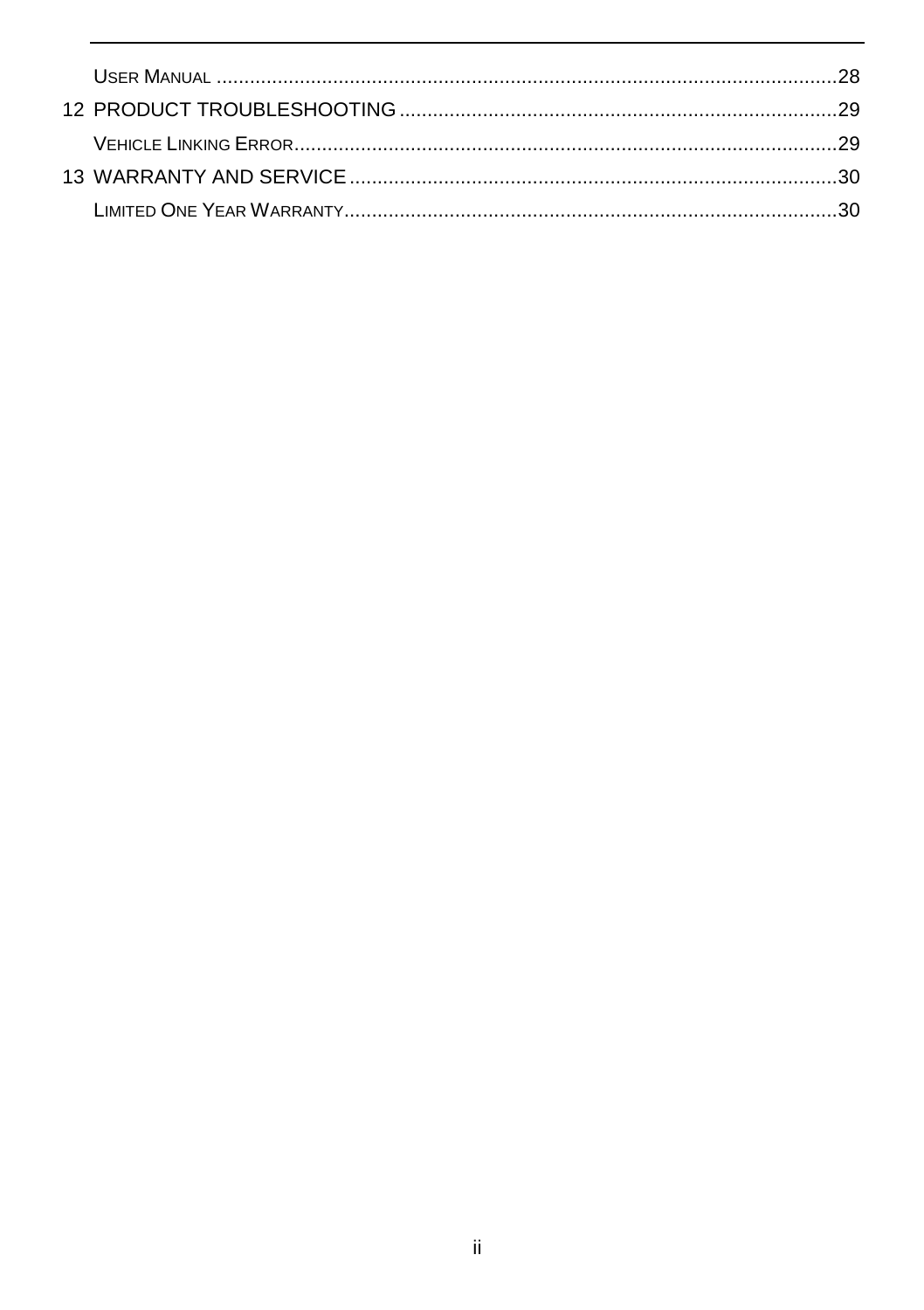# **1 General Introduction**

The MaxiAP AP200H is a handy vehicle diagnostic dongle with health check function to give health rating and current health status of the test vehicle. It scans 4 main systems and performs BMS Reset and Oil Reset for all vehicle makes and models. Use the MaxiAP AP200H to check vehicle health status for your daily maintenance.

The MaxiAP AP200H package includes a Bluetooth (BT) dongle and a MaxiAP200 app. It is used to connect to a vehicle's OBDII port and connect with an Android or iOS device for intensive health report. It is almost compatible with all vehicle models of European, Asian, and U.S. vehicles, 1996 and newer.

## **Functional Description**



#### **Figure 1-1** *Product View*

- 1. Vehicle Data Connector (16-pin) connects the MaxiAP AP200H to the vehicle's 16 pin OBDII port directly.
- 2. Power LED indicates system status.

The power LED displays green, blue, and red depending on power level and operating state.

- A. Green
	- Lights solid green when the MaxiAP AP200H is plugged in and not connected with the device.
- B. Blue
	- Lights solid blue when the device is connected with the MaxiAP AP200H via Bluetooth.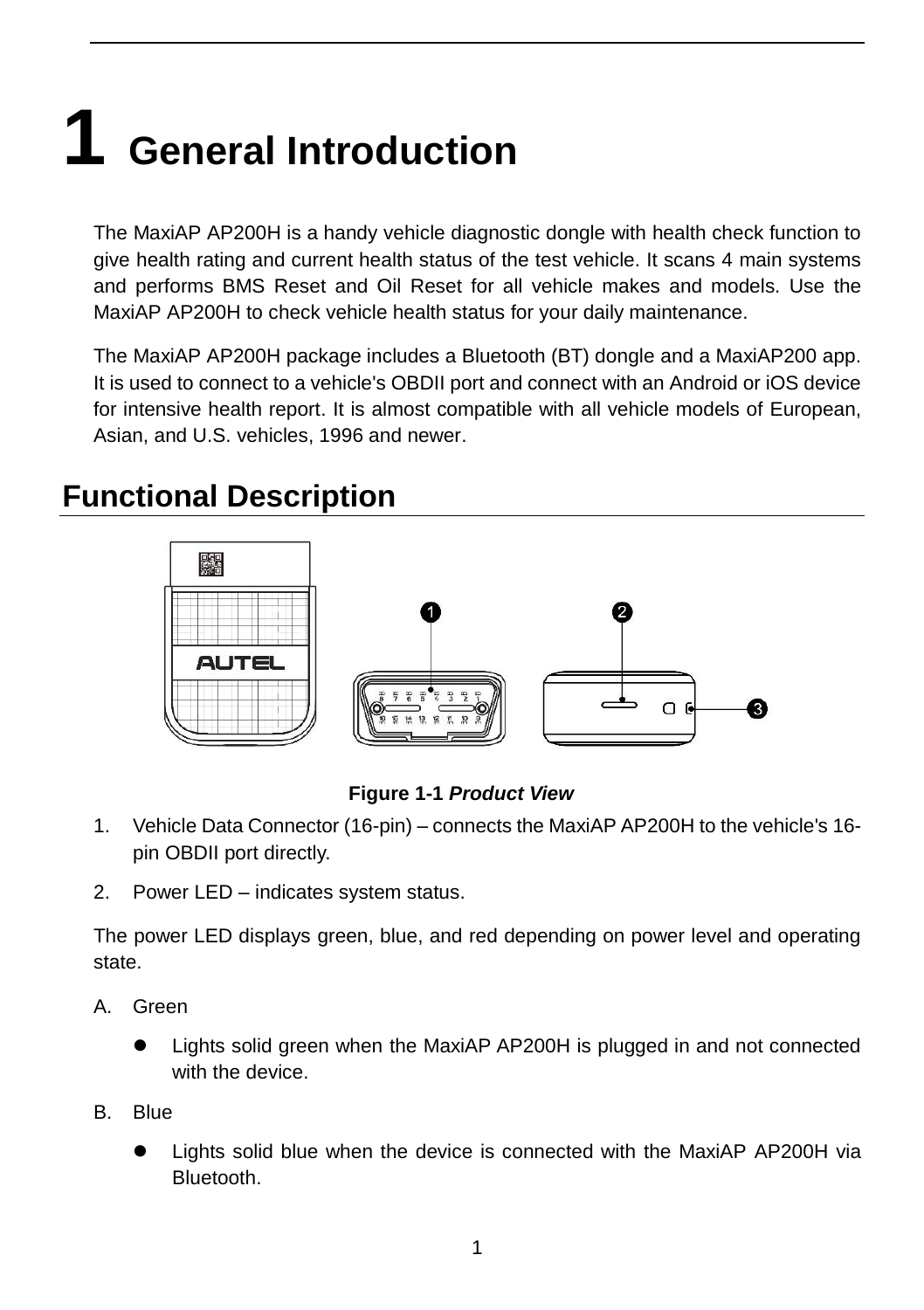- Flashes blue when the device is communicating with the MaxiAP AP200H, for example, when the device is reading Engine DTCs.
- C. Red
	- Lights solid red when the MaxiAP AP200H is updating the firmware or when the update failed, or when the MaxiAP AP200H is locked.
	- Flashed red fast when the communication failed between the device and the dongle via Bluetooth. Please restart the dongle until it works properly.
- 3. Strap Hole attach the strap to the MaxiAP AP200H.

#### **⊘**NOTE

When the MaxiAP AP200H has lost connection from the device for more than 10 minutes, the LED goes off and the AP200H enters power saving standby mode. The power LED will light when reconnected.

## **Technical Specifications**

| <b>Item</b>                | <b>Description</b>                             |
|----------------------------|------------------------------------------------|
| <b>Communications</b>      | BL 4.2 Dual-Mode                               |
| <b>Wireless Frequency</b>  | $2.4$ GHz                                      |
| <b>Input Voltage Range</b> | 9 VDC to 26 VDC                                |
| <b>Supply Current</b>      | 100 mA@12 V                                    |
| <b>Sleep Mode Current</b>  | 3 mA@12 V                                      |
| <b>Operating Temp.</b>     | $0^{\circ}$ C to 50 $^{\circ}$ C               |
| Storage Temp.              | -20 $^{\circ}$ C to 70 $^{\circ}$ C            |
| Dimensions (L*W*H)         | 59 mm (2.32") * 44 mm (1.73") * 21.5mm (0.85") |
| Weight                     | 32.1g (0.07 lb.)                               |

#### **Table 1-1** *Specifications*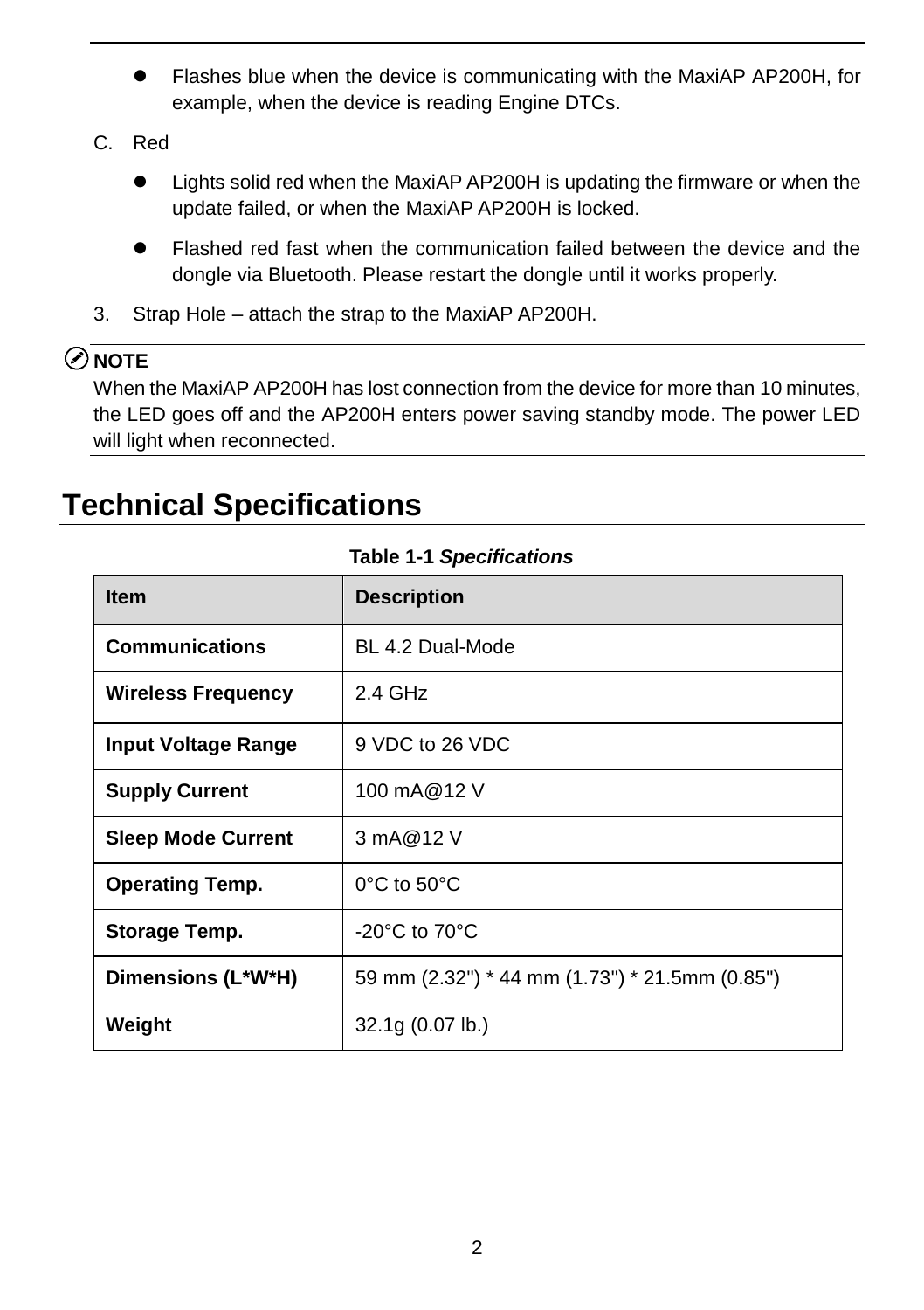## **Wireless Communication**

The MaxiAP AP200H uses BT communication. It can transmit vehicle data to your Android or iOS device. The working range for BT communication is about 33 feet (about 10 m). Signal lost due to moving out of range will automatically be restored once the device is brought within transmission range to the MaxiAP AP200H connector.

## **Power Source**

The MaxiAP AP200H operates on 12-volt vehicle power that it receives through the vehicle data connection port. The unit powers on whenever it is connected to an OBDII/ EOBD compliant data link connector (DLC).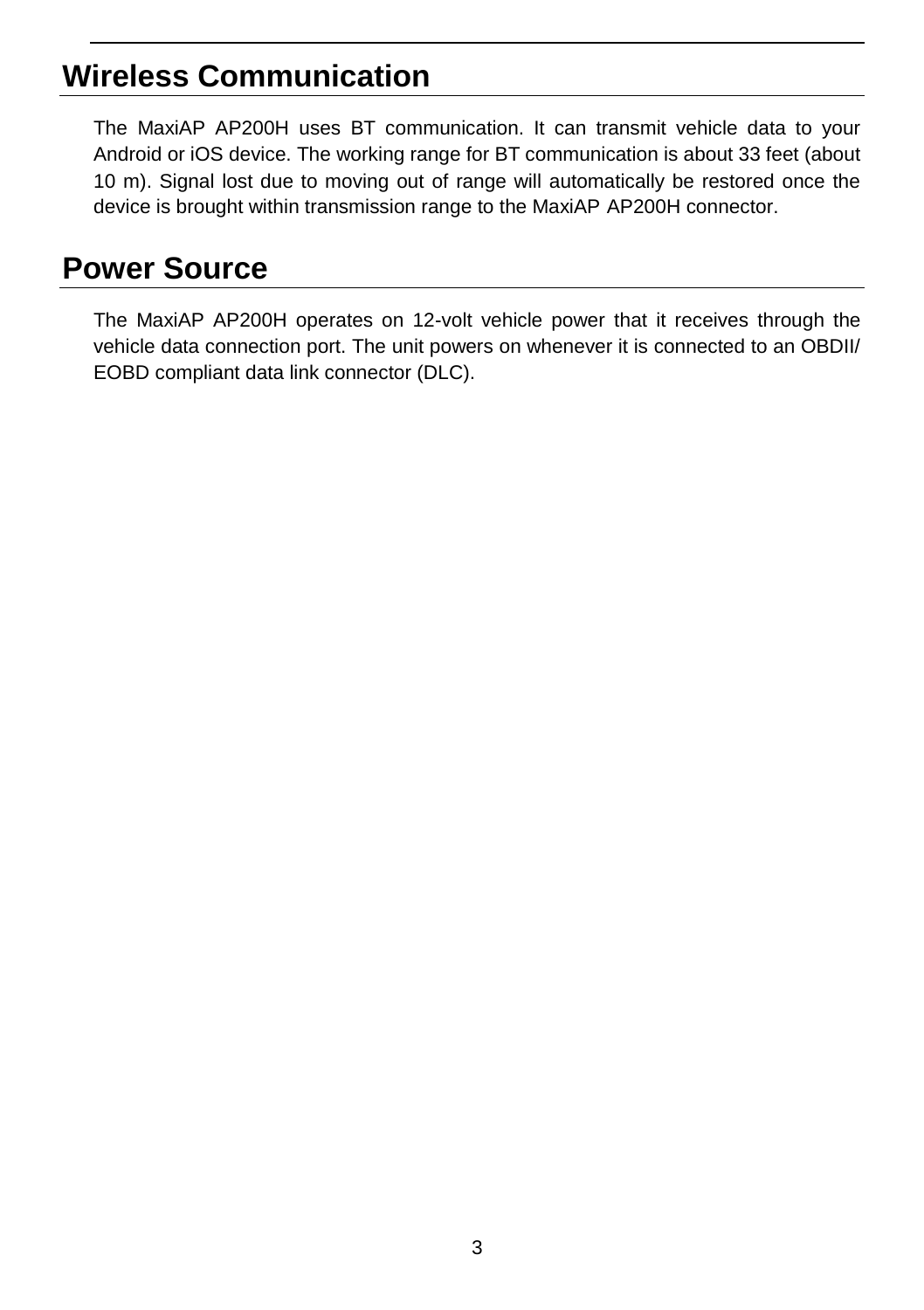# **2 Getting Started**

### ⊘ NOTE

The images and illustrations depicted in this manual may differ slightly from the actual ones. The user interfaces for iOS & Android devices might be slightly different. This manual uses UI for iOS devices as an example.

## <span id="page-5-0"></span>**Powering Up**

- 1. Download & install app
	- Scan the QR code or search for **MaxiAP200** in App Store or Google Play to download and install the app to your device.



- 2. Register & log in
	- Open the MaxiAP200 app and tap **Register** near the top right of the screen.
	- $\triangleright$  Follow the on-screen instructions to complete the registration.
	- $\triangleright$  Log in with your registered email address and password.
- 3. Bind VCI with device

On the **Bind VCI** interface, scan the QR code imprinted on the Bluetooth dongle to automatically retrieve the serial number. Ensure the email information is correct. Tap **Bind** to pair dongle with device.

4. Purchase & install software

Tap **Mall** below the list to purchase and install the software selected. Full OBDII functions included at no charge. One vehicle-line is included free through **Mall** after successfully pairing the dongle for the first time (For iOS devices, the purchased software will display in the list, tap it to another application for diagnosis).

5. Plug the connector of the MaxiAP200H Bluetooth dongle into the vehicle's OBDII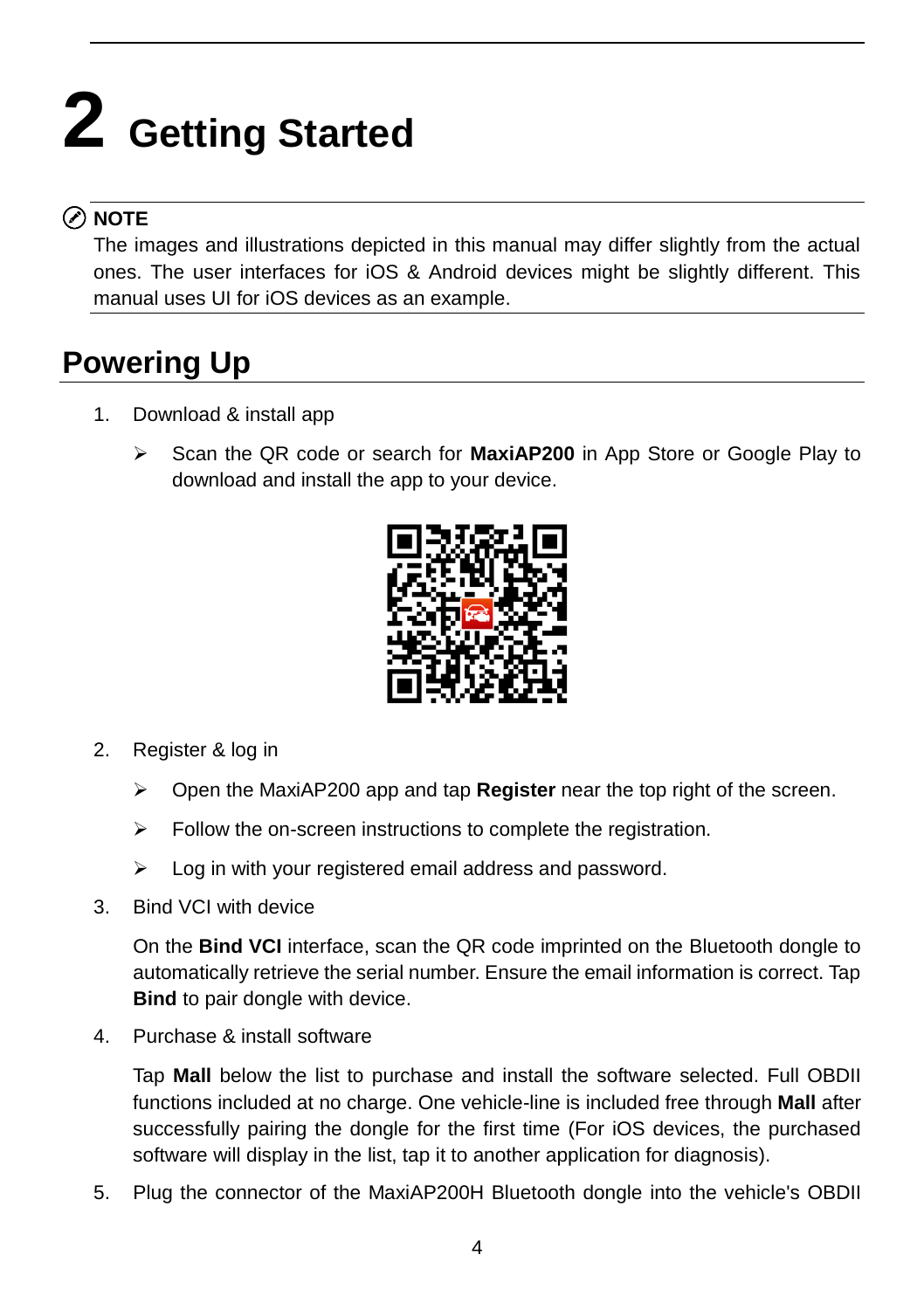port.

- $\triangleright$  The vehicle's OBDII port is generally located under the vehicle dashboard (Consult vehicle user manual for specific location).
- 6. Turn the vehicle ignition to Key On, Engine Off position.
	- $\triangleright$  The LED on the dongle will light solid green when connected.
- 7. VCI Connection

For Android devices, tap **Me** > **VCI Connection** or the **VCI** button near the top right of the Home screen.

For iOS devices, tap **Setting > Bluetooth** on your iOS device to open the Bluetooth function.

Tap the Bluetooth name on the screen to pair it with the device. The Bluetooth name starts with AP, followed by the serial number of the dongle.

- Ensure your device's Bluetooth is turned on.
- $\triangleright$  When the device is successfully paired with the dongle, the LED will light solid blue.

#### **⊘NOTE**

For iOS devices, once a dongle is paired with device via Bluetooth, it cannot be searched by other devices. When multiple dongles paired to the same device via Bluetooth, only the first connected dongle lights blue, others will light green.

8. Your MaxiAP200H is now ready for use.



**Figure 2-1** *Sample MaxiAP200H Job Menu*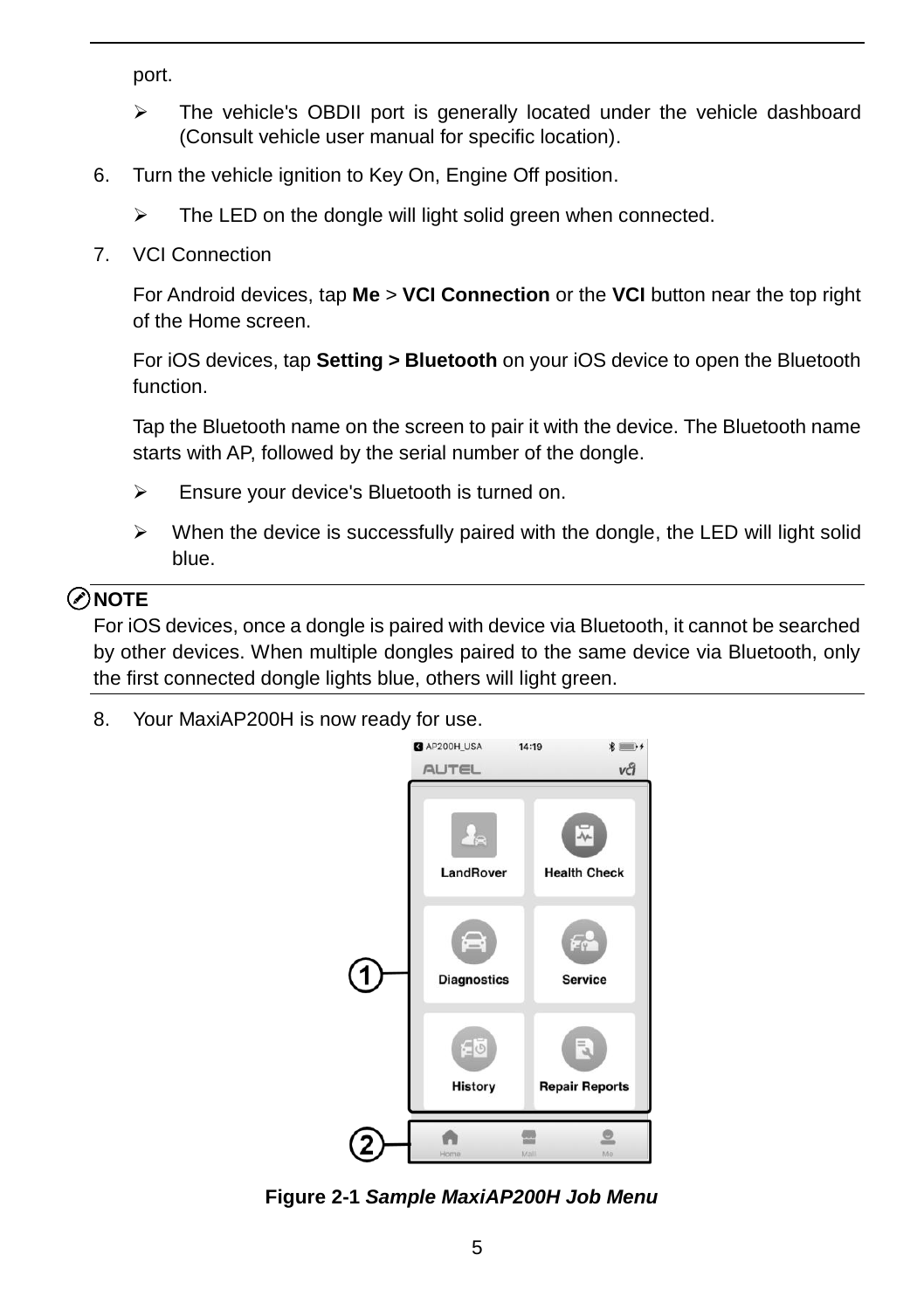- ① Application Buttons
- ② Navigation Buttons

## **Function Buttons**

The table below briefly describes each of the applications in the AP200H system.

| <b>Button</b>      | <b>Name</b>                   | <b>Description</b>                                                                                                                                                                                      |  |
|--------------------|-------------------------------|---------------------------------------------------------------------------------------------------------------------------------------------------------------------------------------------------------|--|
| $\frac{1}{2}$      | <b>My Vehicle</b>             | Accesses the function to manually add vehicle makes.                                                                                                                                                    |  |
| $\bar{\mathbf{z}}$ | <b>Health</b><br><b>Check</b> | Accesses health check function to carry out vehicle health<br>reports.                                                                                                                                  |  |
| 合                  | <b>Diagnostics</b>            | Accesses vehicle diagnostic functions.                                                                                                                                                                  |  |
| Fra                | <b>Service</b>                | Accesses service functions menu.                                                                                                                                                                        |  |
| 신화                 | <b>History</b>                | Accesses diagnosis and service records with vehicle<br>information and DTCs included.                                                                                                                   |  |
| $\bar{a}$          | Repair<br><b>Reports</b>      | Accesses repair reports for EOBD, diagnostic, and<br>maintenance sessions.                                                                                                                              |  |
|                    | <b>AP200H</b><br><b>USA</b>   | For iOS devices, this icon will display on the device's<br>desktop after purchasing and installing the U.S. and<br>European vehicle diagnostic data package. Tap on the icon<br>to start the diagnosis. |  |
|                    | <b>AP200H</b><br>Asia         | For iOS devices, this icon will display on the device's<br>desktop after purchasing and installing the Asian vehicle<br>and Audi diagnostic data package. Tap on the icon to start<br>the diagnosis.    |  |
|                    | <b>AP200H</b><br>Dms          | For iOS devices, this icon will display on the device's<br>desktop after purchasing and installing the Domestic and<br>Benz diagnostic data package. Tap on the icon to start the<br>diagnosis.         |  |

**Table 2-1** *Applications Buttons*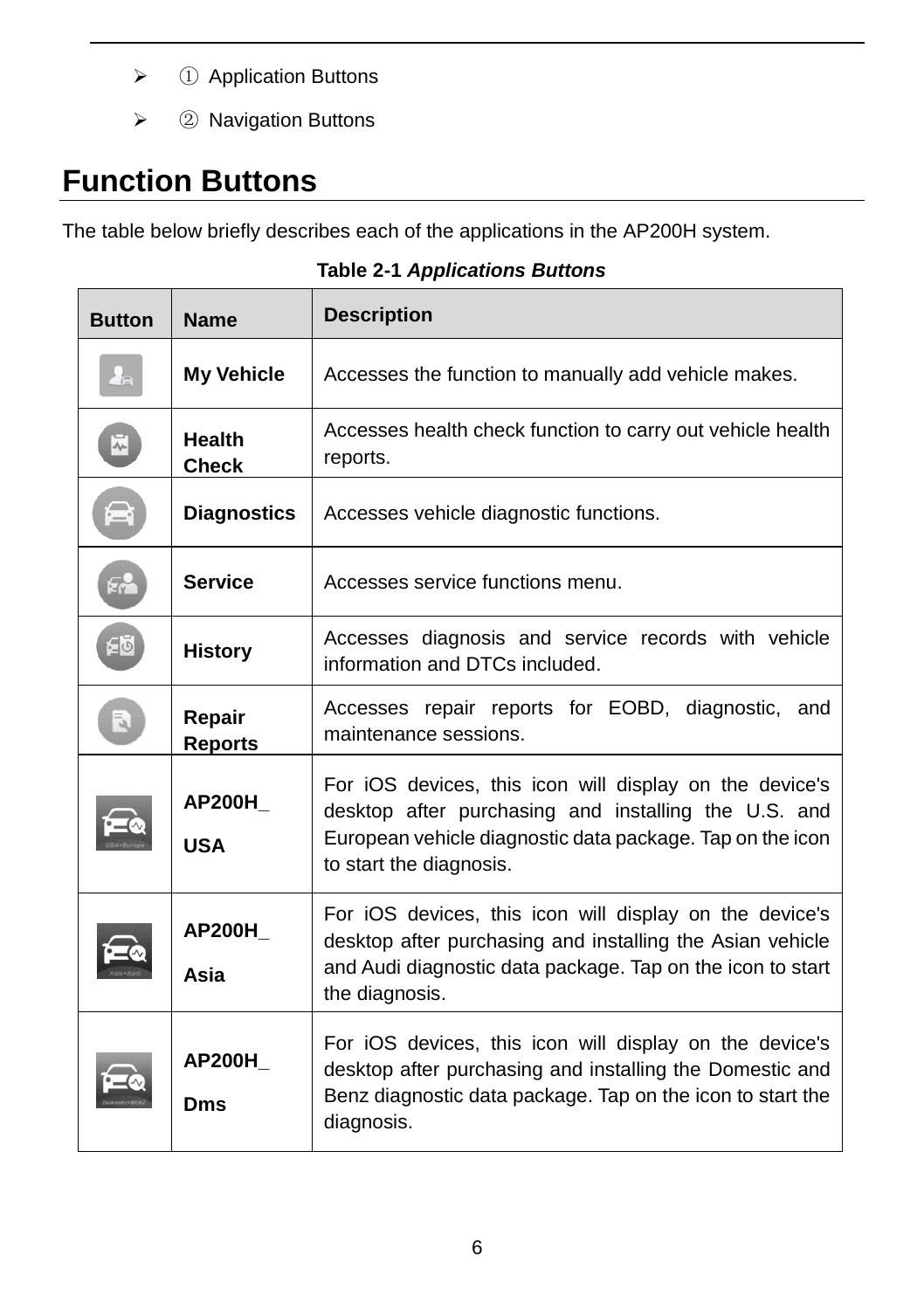| <b>Button</b> | <b>Name</b>          | <b>Description</b>                                                                                                                                                                        |
|---------------|----------------------|-------------------------------------------------------------------------------------------------------------------------------------------------------------------------------------------|
|               | AP200H<br><b>BMW</b> | For iOS devices, this icon will display on the device's<br>desktop after purchasing and installing the BMW vehicle<br>diagnostic data package. Tap on the icon to start the<br>diagnosis. |

## **Navigation Buttons**

Operations of the Navigation buttons at the bottom of the screen are described in the table below:

| <b>Button</b> | <b>Name</b> | <b>Description</b>                                                                                                                              |
|---------------|-------------|-------------------------------------------------------------------------------------------------------------------------------------------------|
|               | Home        | Returns to the Home screen.                                                                                                                     |
|               | Mall        | Purchase maintenance software.                                                                                                                  |
|               | Мe          | Displays list of functions, including Order Manager, Delete<br>Vehicle, Data Logging, VCI Connection, VCI Manager,<br>Settings and User Manual. |

**Table 2-2** *Navigation Buttons*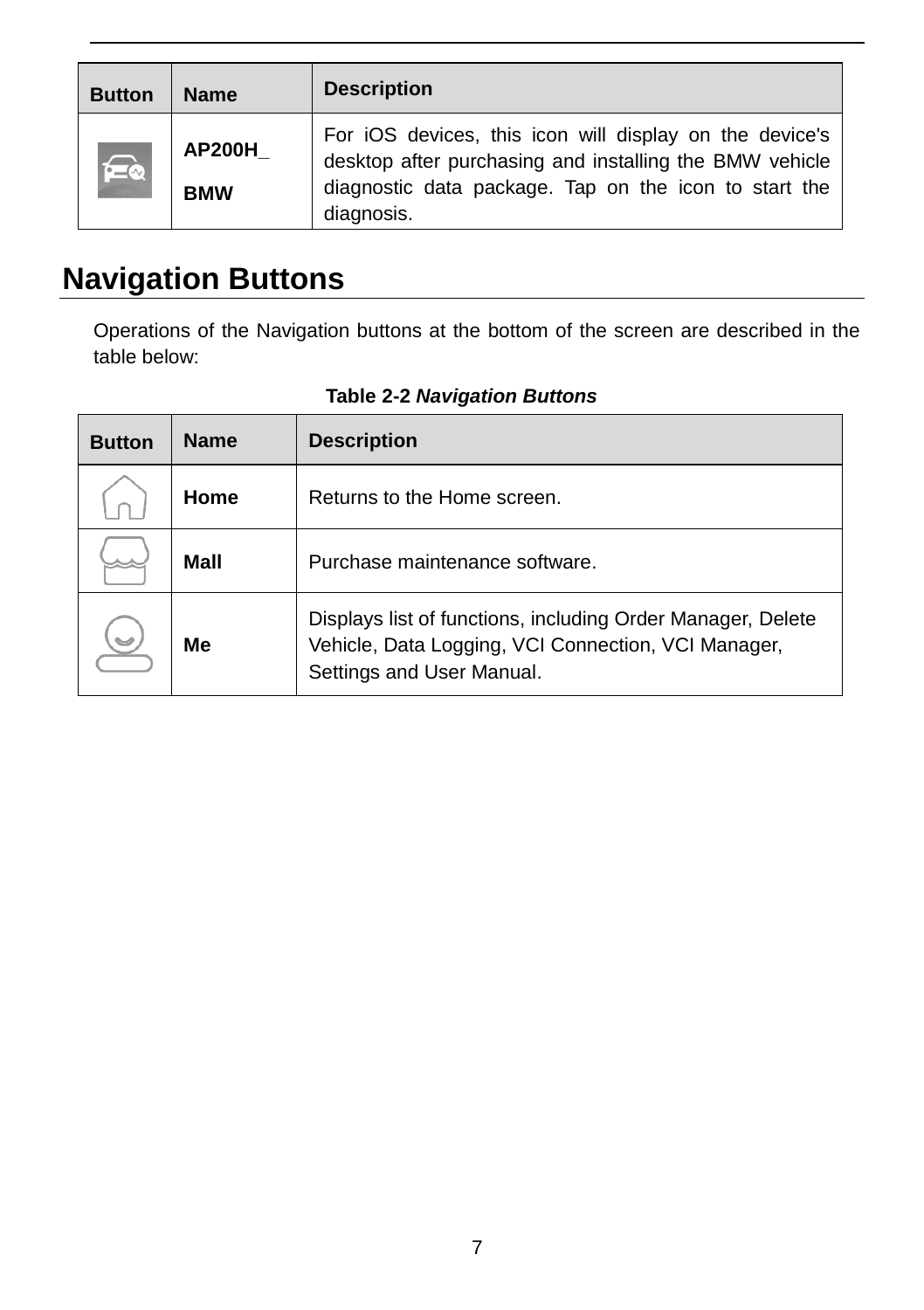# **3 My Vehicle**

The My Vehicle application is uniquely designed to serve as a digital garage on your smartphone to give you a comprehensive view of all your vehicles. Add vehicle makes into **My Vehicle** prior to performing health check, diagnostic, and maintenance functions of AP200H. Manually select a vehicle line by following the on-screen instructions, enter the manufacturer name into the search bar on the top of the screen or simply choose from the list of brand lines sorted by alphabet.

#### **NOTE**

Prior to performing diagnostic, maintenance, and health check applications, it is required to add your vehicle makes into My Vehicle. After selecting a specific vehicle but without downloading the vehicle software, the EOBD diagnosis function is available. Additional functions can be performed with in-app purchase.

#### **To perform the My Vehicle function**

- 1. Tap the **My Vehicle** button on the main home screen.
- 2. Tap the arrow icon to manually select a vehicle make.
- 3. After selecting, input the vehicle makes into the search bar, or manually select the vehicle makes from the list of brand lines sorted by alphabet.
- 4. Tap OK.
- 5. The vehicle make is successfully added.

#### **⊘ NOTE**

Before applying health check, diagnostic, and service functions, manually select a current vehicle in My Vehicle.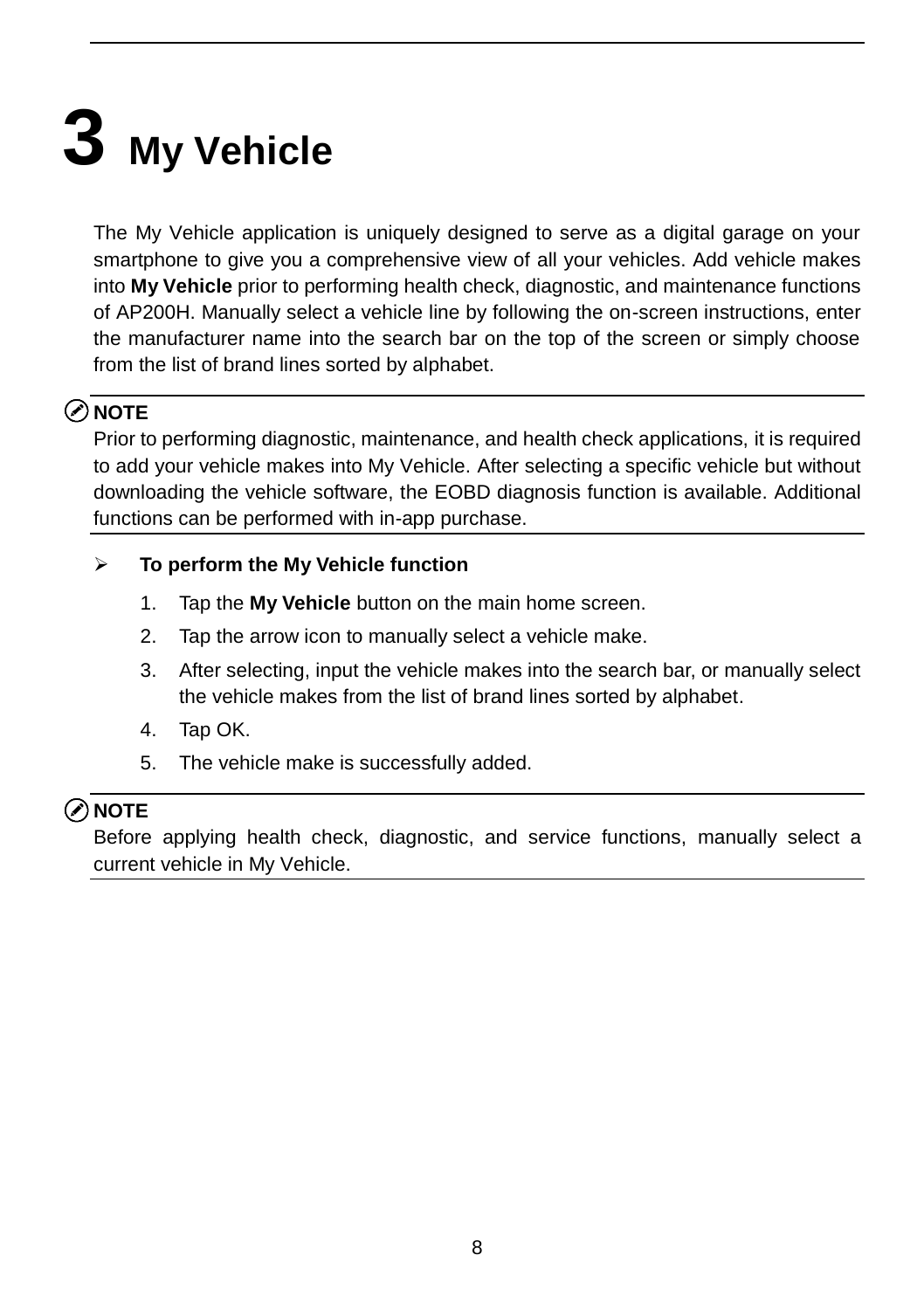# **4 Health Check**

The easy-to-use Health Check application is used to identify health state of your car. This function gives health rating, generates corresponding reports, and allows users to gain a quick grasp on vehicle health conditions and status.

This application scans 4 main systems, including Engine, Transmission, Airbags (SRS), and Antilock brake (ABS) systems for DTCs. It is not only an excellent function to use before obtaining an emission test certificate, but also great for your everyday monitor of vehicle health and status.

Tap **Health Check** on the top of the main home screen. If the current vehicle make in **My Vehicle** has not been downloaded, a prompt will show up on the screen.

If select the **No** button, the device will automatically retrieve the DTC information and I/M status of EOBD.

If select the **Yes** button, the device will download the specific vehicle software with in-app purchase and directs to the manufacturer-related diagnosis. There are two methods to conduct the vehicle identification procedure.

- a) Via the **Automatic selection** button:
	- Input VIN manually or tap the **Read** button to acquire VIN.
	- Tap **OK** to view the test vehicle profile.
	- On the Confirmation page, tap **Yes** to proceed to Auto Scan.
	- A snapshot of the vehicle health state will display on the screen.
- b) Via the **Manual Selection** button:
	- Follow the on-screen instructions and select the vehicle information like the year and model type to identify the vehicle and enter the Auto Scan interface.
	- After all available systems are scanned automatically, the snapshot of the vehicle health state will display.
	- Tap the **View report** button at the bottom of the screen to view report.

Simply follow the on-screen instructions to open the health check page, where you view a snapshot contains information on System status, readiness status, MIL status, and DTCs detected. An overall health rating will also be presented, along with the total number of DTCs found.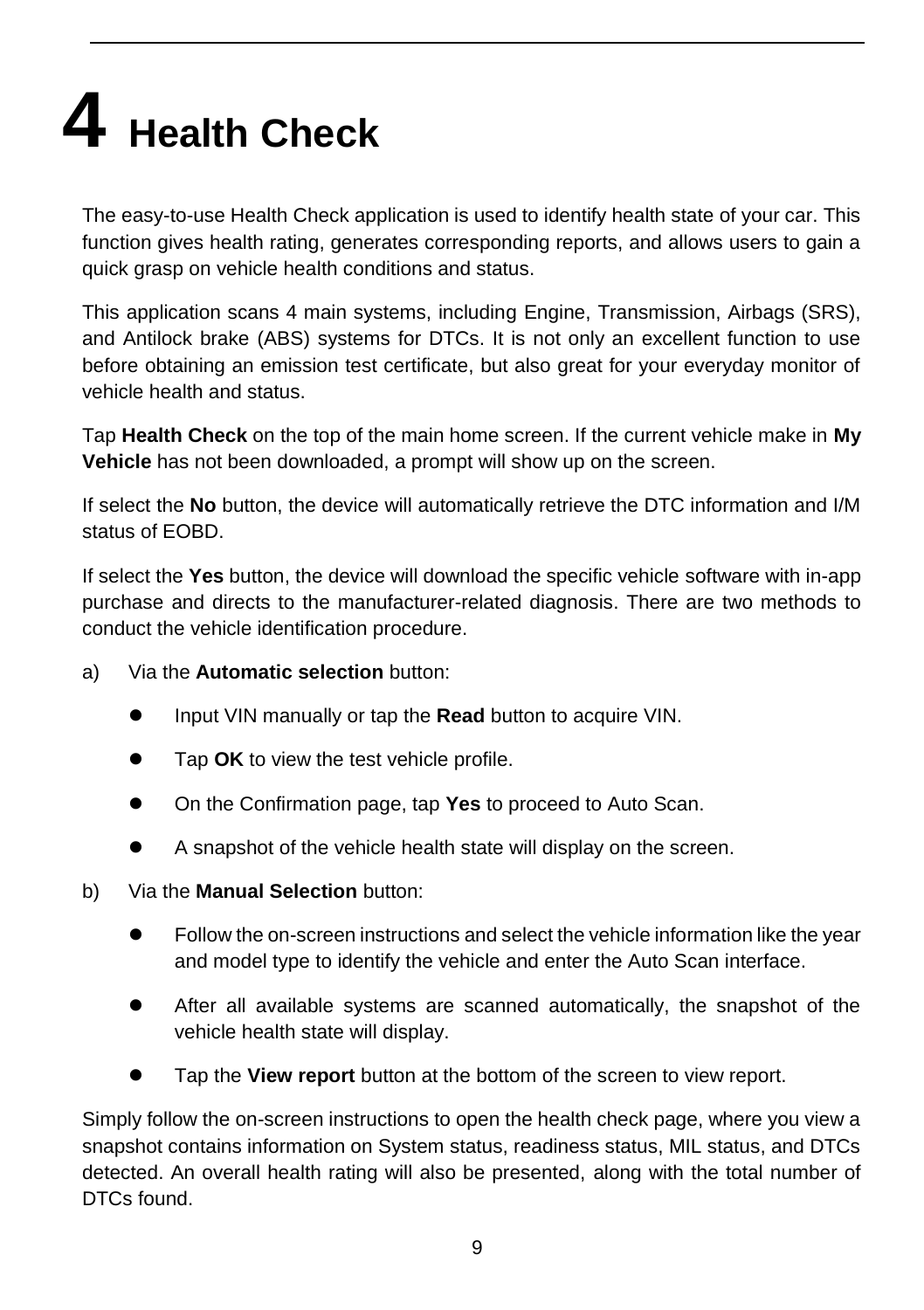| 17:39<br><br><b>sottings</b>                  |                                                                                     |                   |               |
|-----------------------------------------------|-------------------------------------------------------------------------------------|-------------------|---------------|
| 险                                             | <b>HealthCheck</b>                                                                  | 三                 | งศ์           |
| 2020/06/07 17:06<br>cceptable<br>DTCs Found:9 | MIL Status<br><b>A</b> Off<br>Readiness Status<br>$\sqrt{6}$ Ready<br>X 2 Not Ready | 2 2 Not Supported |               |
| <b>System Status</b>                          |                                                                                     |                   |               |
|                                               | PCM(Powertrain Control Module)                                                      | Fault   2         | $\mathcal{P}$ |
| <b>TCM</b> (Transmission<br>Control Module)   |                                                                                     | Fault   5         | $\rightarrow$ |
| ABS(Anti Lock Brakes)                         |                                                                                     | Fault   1         | $\mathcal{P}$ |
|                                               | ORC(Air Bag/Occupant Restraint) Fault   1                                           |                   | $\mathcal{E}$ |
| $\land$ Readiness Status                      |                                                                                     |                   |               |
| Engine                                        |                                                                                     |                   | $\mathcal{P}$ |
| AT                                            |                                                                                     |                   | $\mathcal{E}$ |
|                                               | Save                                                                                | Report            |               |

#### **Figure 4-1** *Sample Health Check Screen*

- $\triangleright$  Health Check Report contains the following four types of health rating options:
- 1. **Good**  The vehicle is in fine health state with no fault codes detected.
- 2. **Acceptable** The vehicle is in fair health condition with some fault codes detected.
- 3. **Bad** The vehicle is in poor health status with some fault codes detected.
- 4. **Unknown** The vehicle's health state is unidentified with unknown number of fault codes.

On the top left corner, a dashboard with specific health rating and the total number of DTCs found will display. MIL status indicates if the Check Engine Light (MIL) is on or off. On the right side, the readiness status checks I/M (Inspection/Maintenance) readiness and shows the numbers of monitors that are ready, not ready, and not supported.

The middle of the screen consists of two sections. The first section varies according to the following different diagnosis types.

The EOBD diagnosis consists of the following sections:

- 1. **DTCs status** lists all the DTCs detected during the EOBD diagnosis.
- 2. **Readiness status** reports the readiness status of the vehicle. Tap the ○**>** button to view readiness status of specific systems.

The manufacturer-related health check consists of the following sections: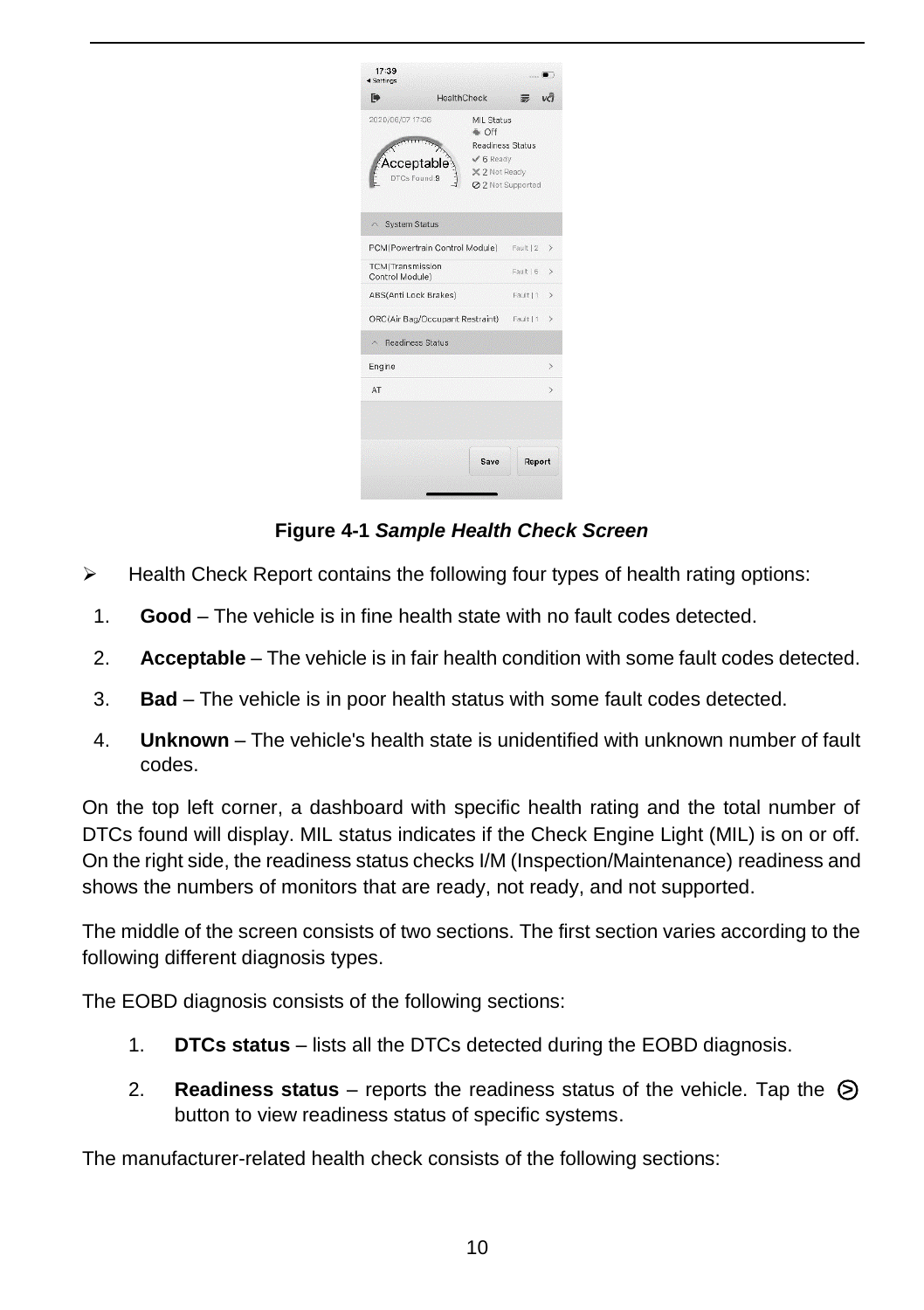- 1. **System status** displays the scanned systems along with the total number of DTCs detected.
- 2. **Readiness status** reports the readiness status of the vehicle. Tap the ○**>** button to view readiness status of specific systems.

At the bottom of the health check interface, two functional buttons are available:

- **Save** tap to save the check result of the test vehicle.
- **Report** tap to open the corresponding health check report page.

On the specific DTCs interface, there is one button at the bottom of the screen:

**Save** – tap this option to save the health check result.

#### © NOTF

Prior to first use of the application, it is required to perform auto or manual vehicle selection. The test vehicle profile will be automatically saved after first use, and you will be able to skip the vehicle confirmation step next time when applying the health check function.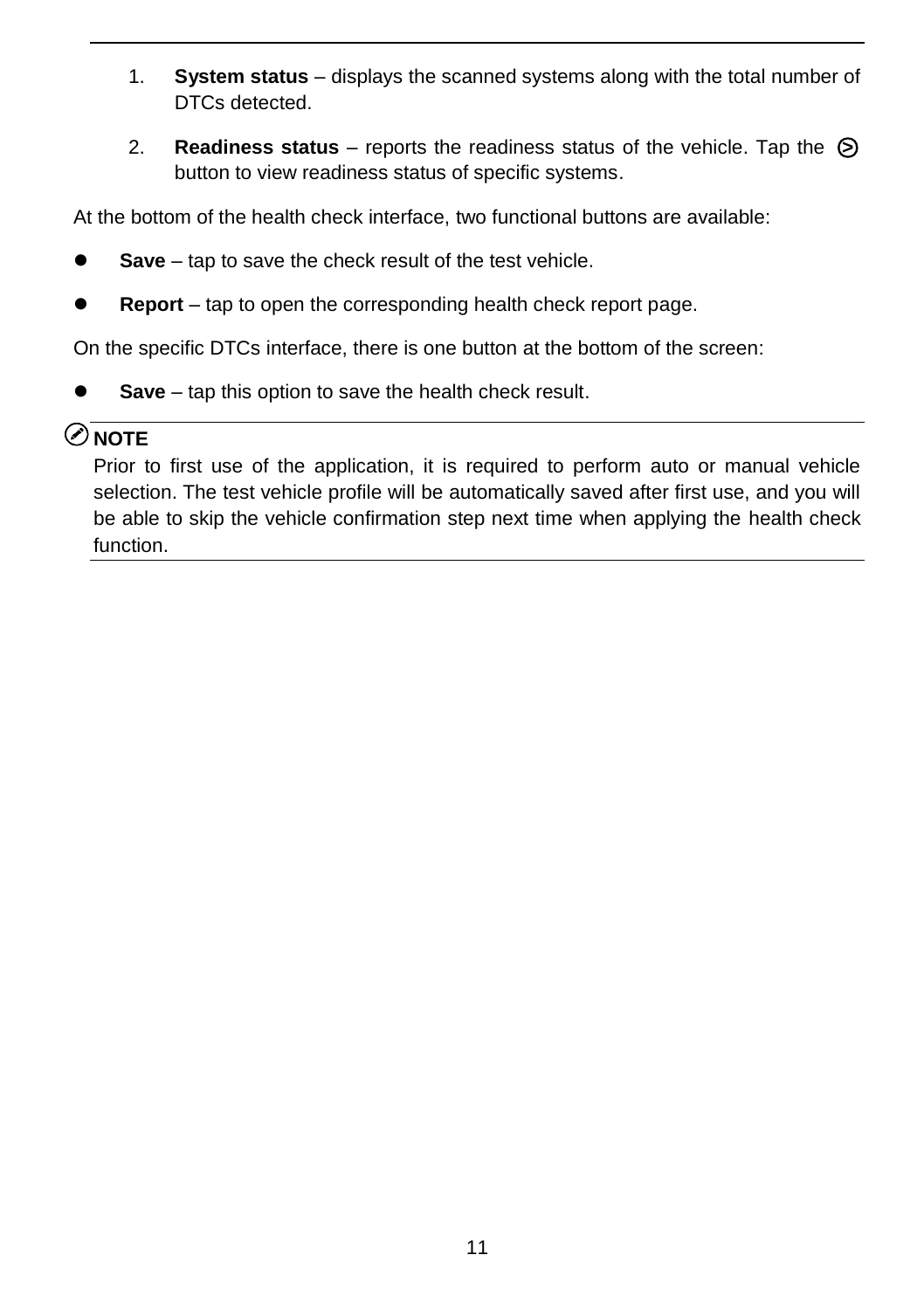# **5 Diagnostics**

The MaxiAP AP200H scans 4 main systems for vehicle diagnosis. The Diagnostics application can retrieve ECU information, read & erase DTCs, and view live data. This application accesses the electronic control unit (ECU) for various vehicle control systems, including Engine, Transmission, Antilock brake (ABS), and Airbag (SRS) systems.

### **Automatic Selection**

The Auto VIN Scan can be selected after selecting the test vehicle manufacturer.

- **To perform Automatic Selection**
	- 1. Tap the **Diagnostics** application button from the Main Job Menu. The Vehicle Menu displays.
	- 2. Tap the manufacturer button of the test vehicle.
	- 3. Tap **Automatic Selection** and the VIN information will be automatically acquired. Follow the on-screen instruction to display the diagnostic screen.

### **Manual Selection**

When the vehicle's VIN is not automatically retrievable through the vehicle's ECU, or the specific VIN is unknown, the vehicle can be manually selected.

This mode of vehicle selection is menu driven, repeat the first two steps from the automatic selection operation and tap **Manual Selection**. Through a series of on-screen prompts and selections, the test vehicle is chosen. If needed, press the **ESC** button at the bottom right corner of the screen to return to the previous screen.

### **Navigation**

Navigating the Diagnostics interface and selecting test are discussed in this section.

### **Diagnostics Screen Layout**

The diagnostic screen typically includes two sections.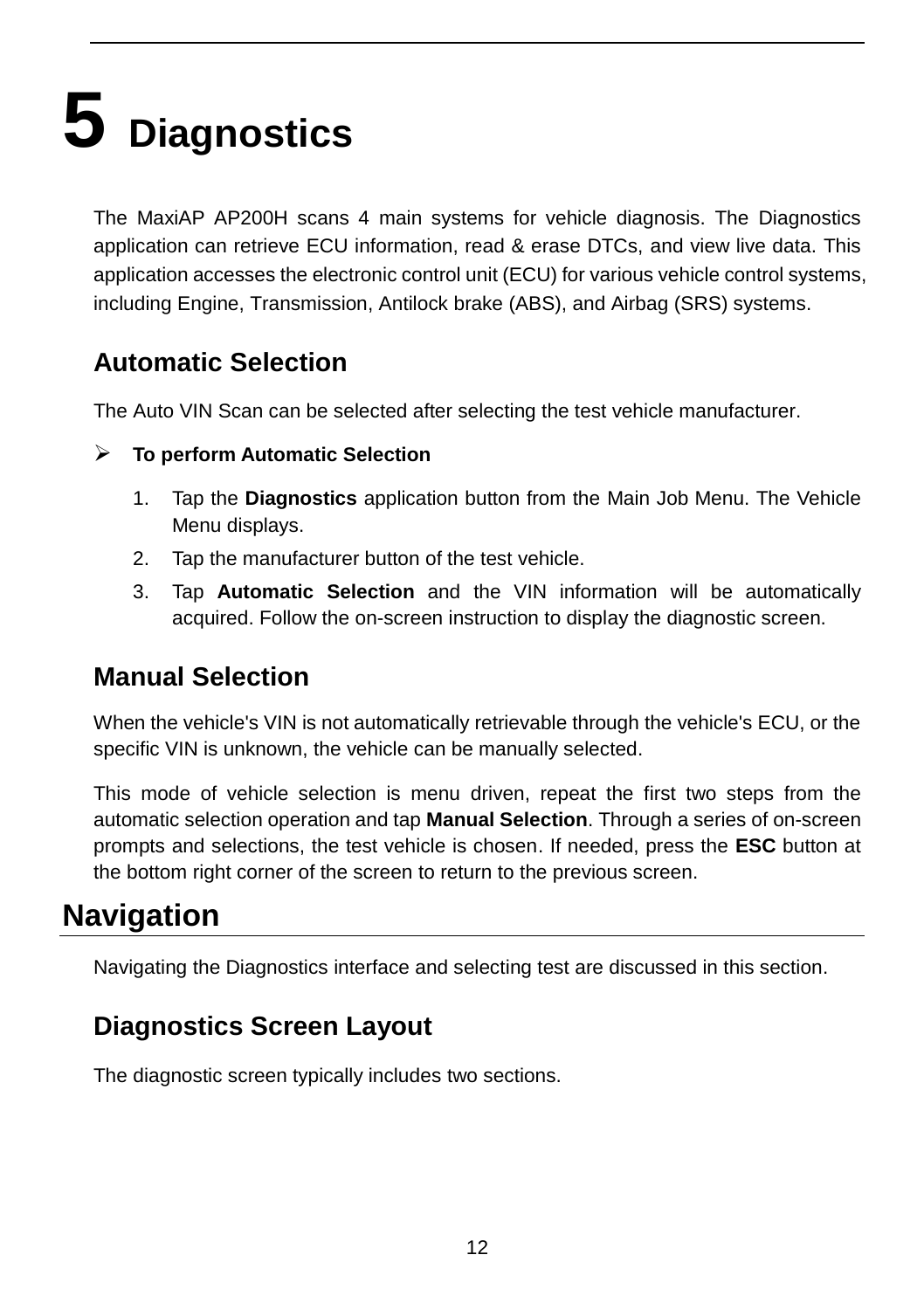



- 1. Diagnostics Toolbar
- 2. Diagnosis Section

#### *Diagnostics Toolbar*

The Diagnostics Toolbar contains a number of buttons such as Home and Data Logging. The table below provides a brief description of the operations of the Diagnostics Toolbar buttons.

| <b>Button</b> | <b>Name</b>     | <b>Description</b>                                                    |
|---------------|-----------------|-----------------------------------------------------------------------|
| D             | Home            | Returns to the AP200H Job Menu.                                       |
|               | Data<br>Logging | Records the test vehicle information and user contact<br>information. |
|               | <b>VCI Icon</b> | Displays the communication status of the VCI.                         |

**Table 5-1** *Diagnostics Toolbar Buttons*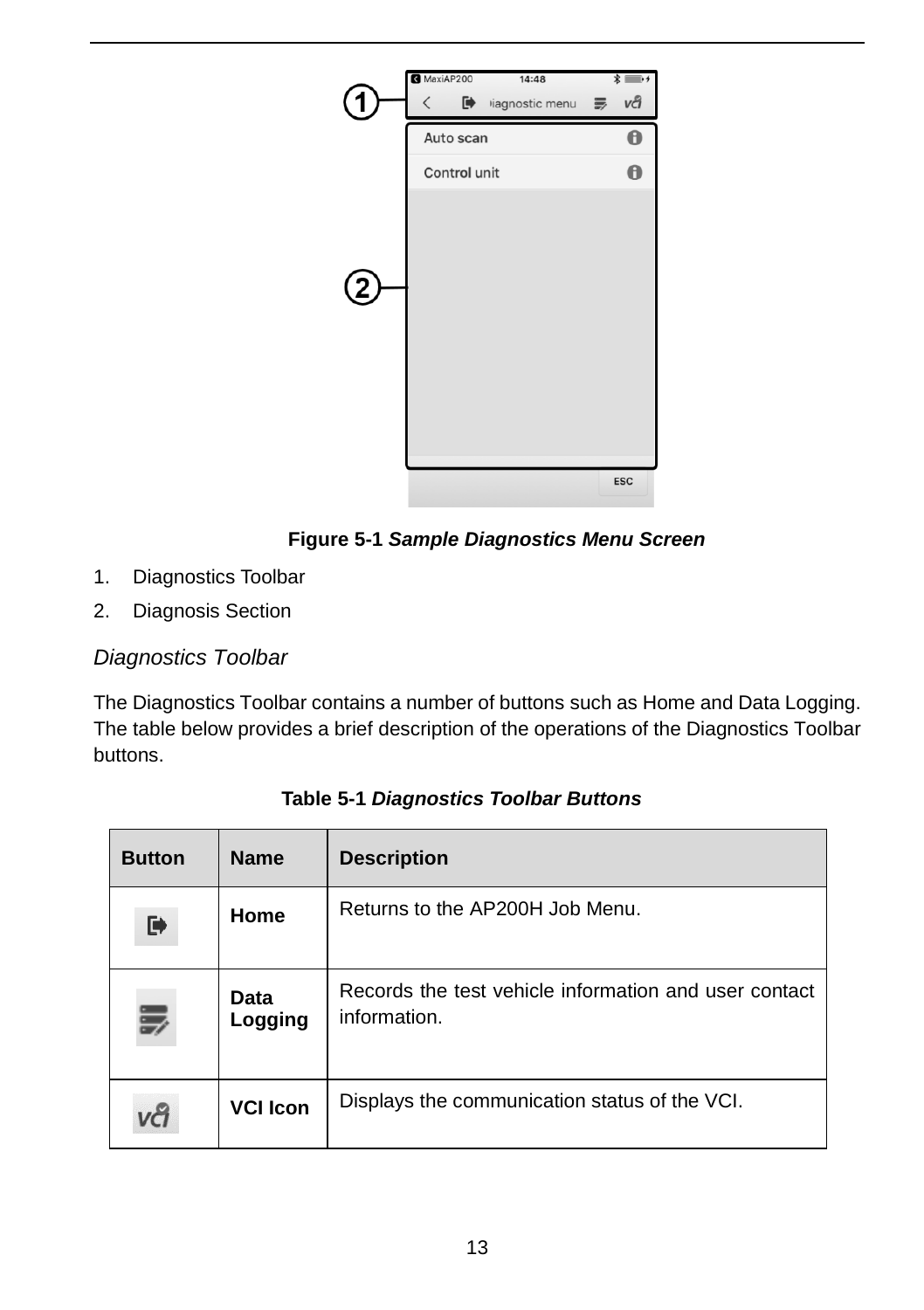## **Diagnosis**

There are two options available when accessing the Diagnosis section:

- 1. **Auto Scan** starts auto scanning for all the systems on the vehicle.
- 2. **Control Units** displays a selection menu of all available control units of the test vehicle.

After a section is made and the VCI establishes communication with the vehicle, the corresponding function menu or selection menu displays.

### **Auto Scan**

The Auto Scan function performs a comprehensive scanning over all the ECUs in the vehicle to locate systems' faults and retrieve DTCs.



**Figure 5-2** *Sample Auto Scan Operation Screen*

- 1. Main Section
- 2. Functional Buttons

#### *Main Section*

The Main Section displays the sequence numbers, the scanned systems, and the diagnostic indicators describing test results.

These indicators are defined as follows: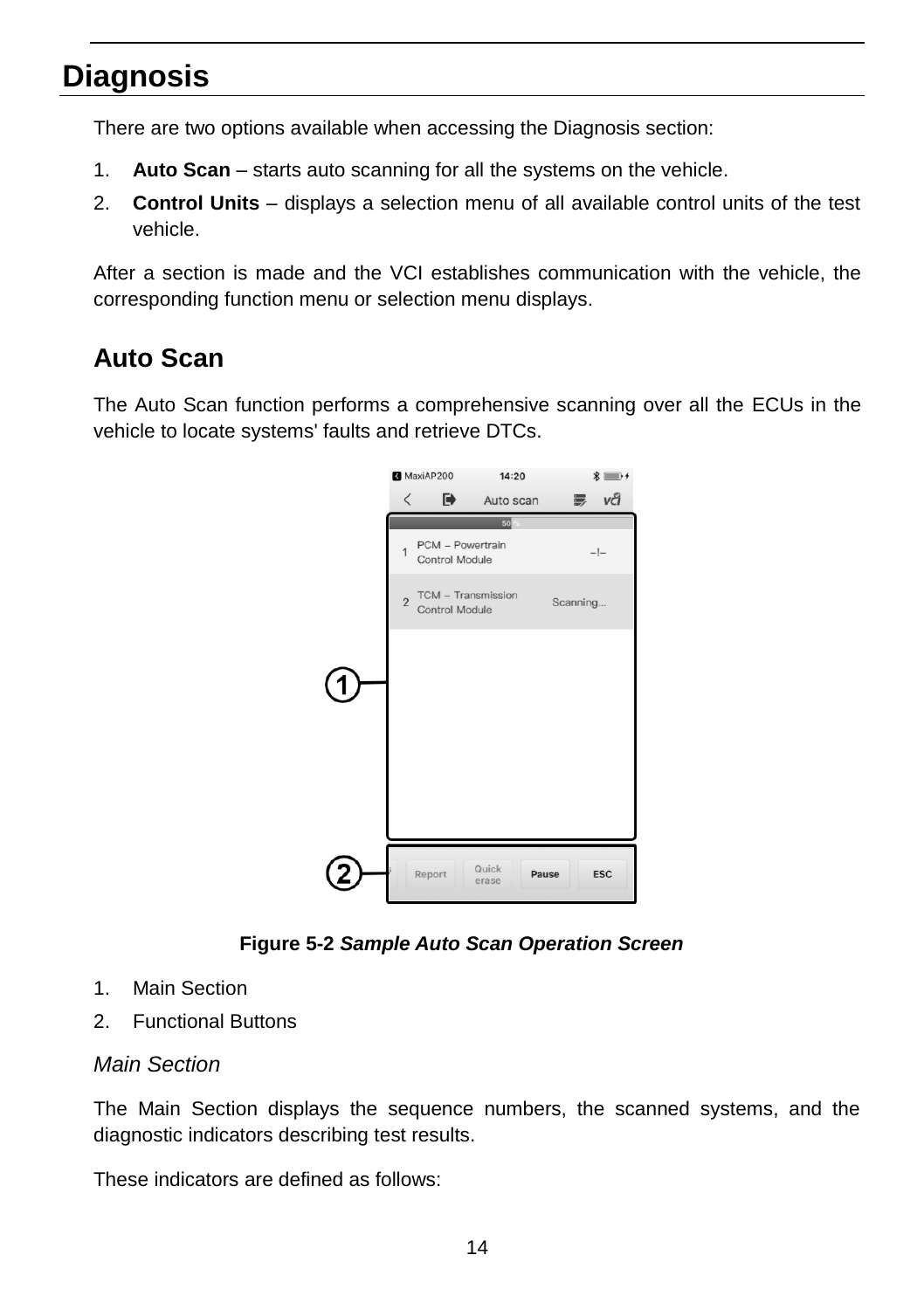- **-!-**: Indicates that the scanned system may not support the code reading function, or there is a communication error between the Display Tablet and the control system.
- **-?-**: Indicates that the vehicle control system has been detected, but the Display Tablet cannot accurately locate it.
- **Fault(s) | #**: Fault(s) indicates there is/are detected fault code(s) present; "#" indicates the number of the detected faults.
- $\Diamond$  **Pass | No Fault**: Indicates the system has passed the scanning process and no fault has been detected.

To perform further diagnosis or testing on a specific system item, tap the ○**>** button to the right of that item. A Function Menu screen will display.

#### *Functional Buttons*

A brief description of the operations of the Auto Scan's Functional Buttons' are displayed in the table below. Please slide the buttons left and right to see the complete buttons.

| <b>Name</b>        | <b>Description</b>                                                                                                                               |
|--------------------|--------------------------------------------------------------------------------------------------------------------------------------------------|
| Save               | Tap to save vehicle report as PDF.                                                                                                               |
| Report             | Displays the diagnostic data in the report form.                                                                                                 |
| <b>Quick Erase</b> | Deletes codes. A warning message screen will display to<br>inform you of possible data loss when this function is<br>selected.                   |
| <b>OK</b>          | Confirms the test result. Continues to the system<br>diagnosis after the required system is selected by<br>tapping the item in the Main Section. |
| Pause              | Suspends scanning and it will change to <b>Continue</b><br>button after tapping.                                                                 |
| <b>ESC</b>         | Returns to the previous screen or exits Auto Scan.                                                                                               |

**Table 5-2** *Functional Buttons in Auto Scan*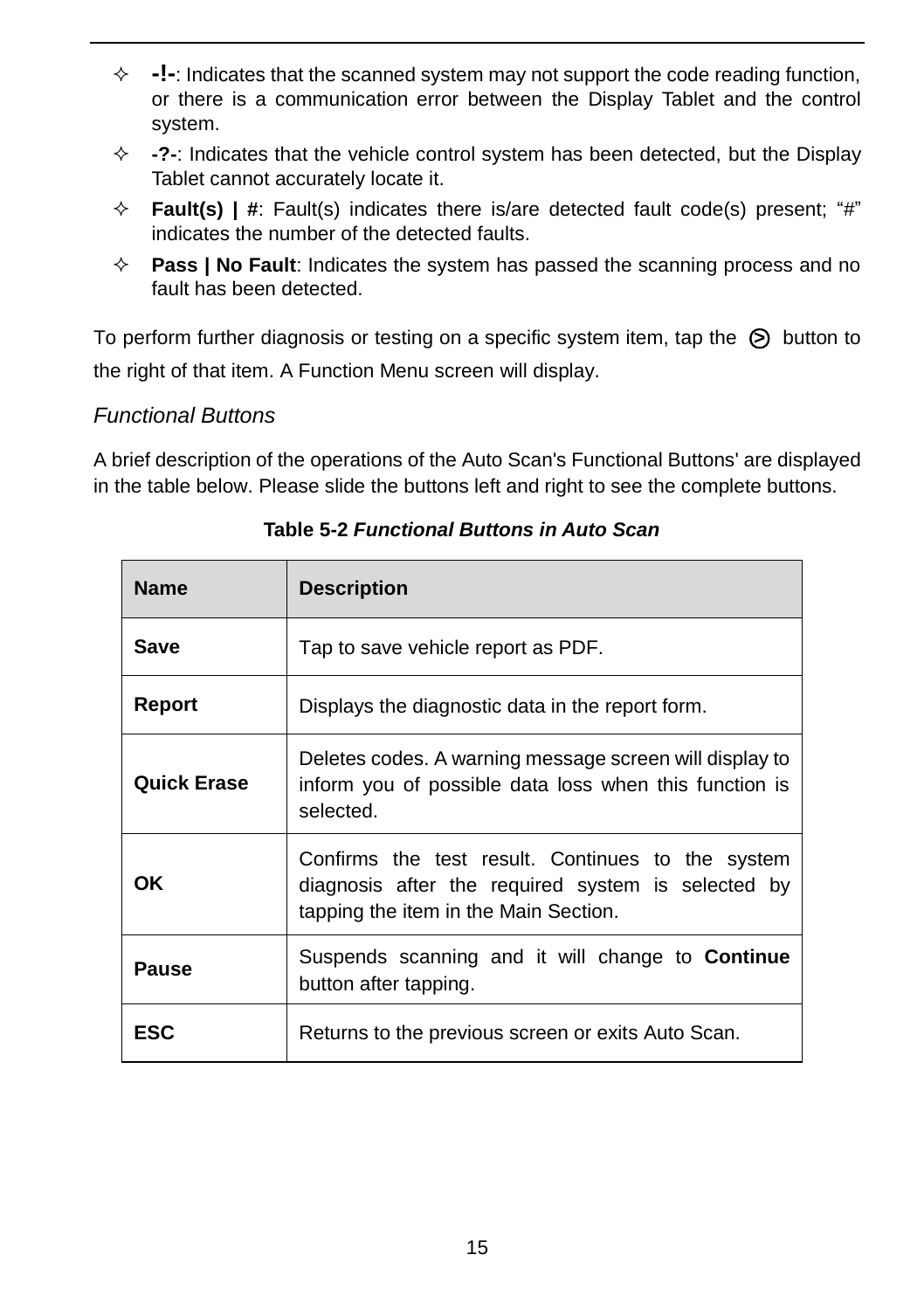### **Control Units**

The AP200H device provides accesses to all available systems, which are integrated into categories such as Engine, Transmission, Airbags and ABS systems. Manually locate a required control system for testing through a series of selection choices.

The Function Menu options vary slightly for different vehicles. The function menu may include:

- **ECU Information** provides the retrieved ECU information in detail. An information screen opens upon selection.
- **Read Codes –** displays detailed information of DTC records retrieved from the test vehicle's ECU.
- **Erase Codes** erases DTC records and other data from the test vehicle's ECU.
- **Live Data** retrieves and displays live data and parameters from the test vehicle's ECU.

#### *ECU Information*

This function retrieves and displays the specific information for the tested control unit, including unit type, version numbers and other specifications.

#### *Read Codes*

This function retrieves and displays the DTCs from the vehicle's control system. The Read Codes screen varies for each vehicle being tested. On some vehicles, freeze frame data can also be retrieved for viewing.

#### *Erase Codes*

After reading the retrieved codes and making appropriate vehicle repairs, use this function to erase vehicle codes.

#### *Live Data*

When this function is selected, the screen displays the data list for the selected module. The items available for any control module vary from one vehicle to another. The parameters display in the order that they are transmitted by the ECM, so expect variation between vehicles.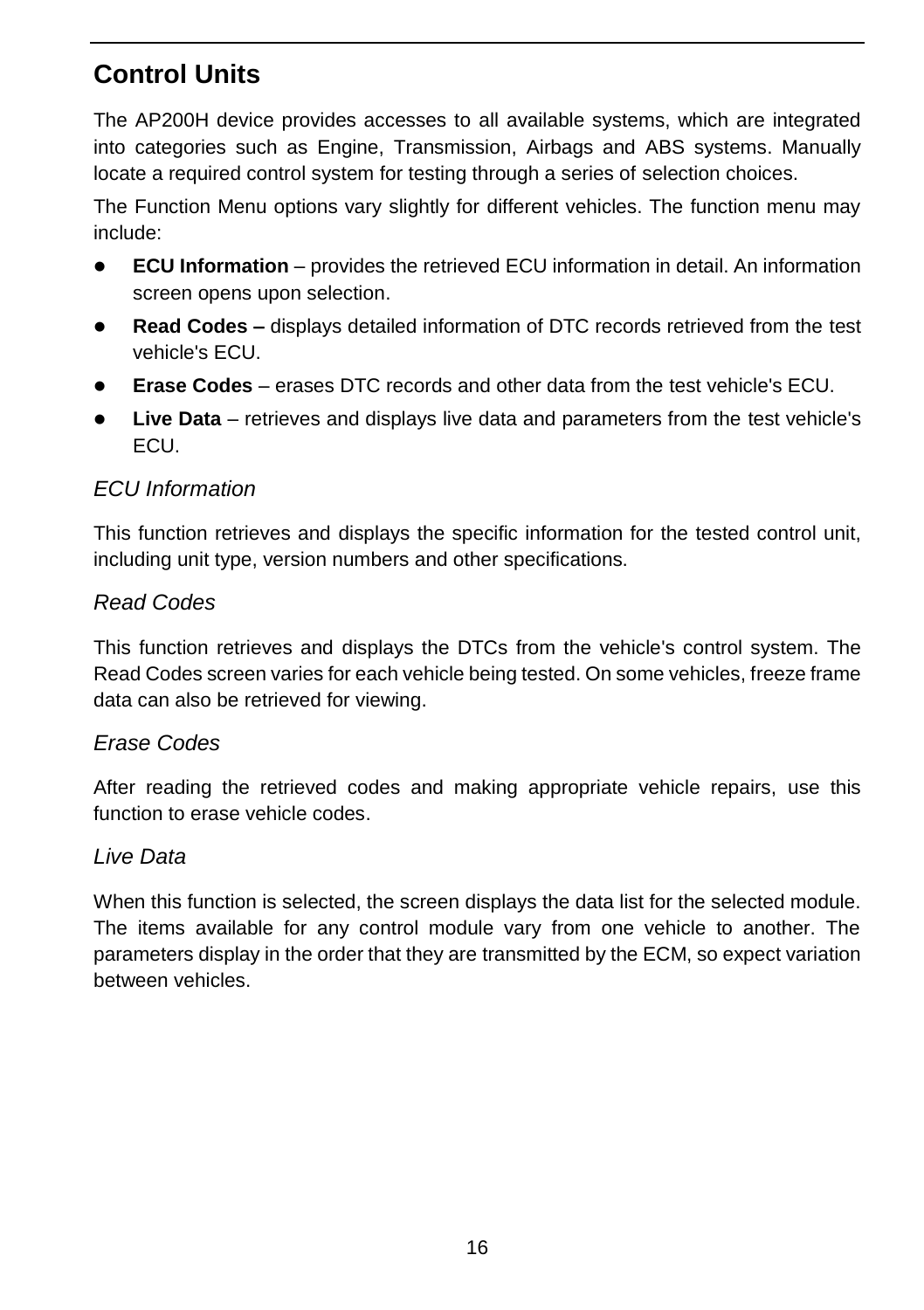# **6 EOBD**

The OBD II/EOBD diagnosis is available to be downloaded through **Mall**. This option presents a quick way to check for DTCs, isolate the cause of an illuminated malfunction indicator lamp (MIL), check monitor status prior to emissions certification testing, verify repairs, and perform a number of other services that are emissions-related. The OBD direct access option is also used for testing OBD II/EOBD compliant vehicles that are not included in the Diagnostics database.

## **General Procedure**

- **To access the OBD II/EOBD diagnostics functions**
	- 1. Tap the **Diagnostics** button on the main home screen. Tap **No** button to start vehicle's EOBD diagnosis. There are two options to establish communication with the vehicle.
		- **Auto Scan** when this option is selected the diagnostic tool attempts to establish communication using each protocol in order to determine which one the vehicle is broadcasting on.
		- **Protocol** when this option is selected the screen opens a submenu of various protocols. A communication protocol is a standardized way of data communication between an ECM and a diagnostic tool. Global OBD may use several different communication protocols.
	- 2. Select a specific protocol under the **Protocol** option. Wait for the OBD II Diagnostic Menu to display.
	- 3. Select a function option to continue.
		- **DTC & FFD**
		- **I/M Readiness**
		- **Live Data**
		- **On-Board Monitor**
		- **Component Test**
		- **Vehicle Information**
		- **Vehicle Status**

#### **NOTE**

Some functions are supported only on certain vehicle makes.

This section describes the various functions of each diagnostic option: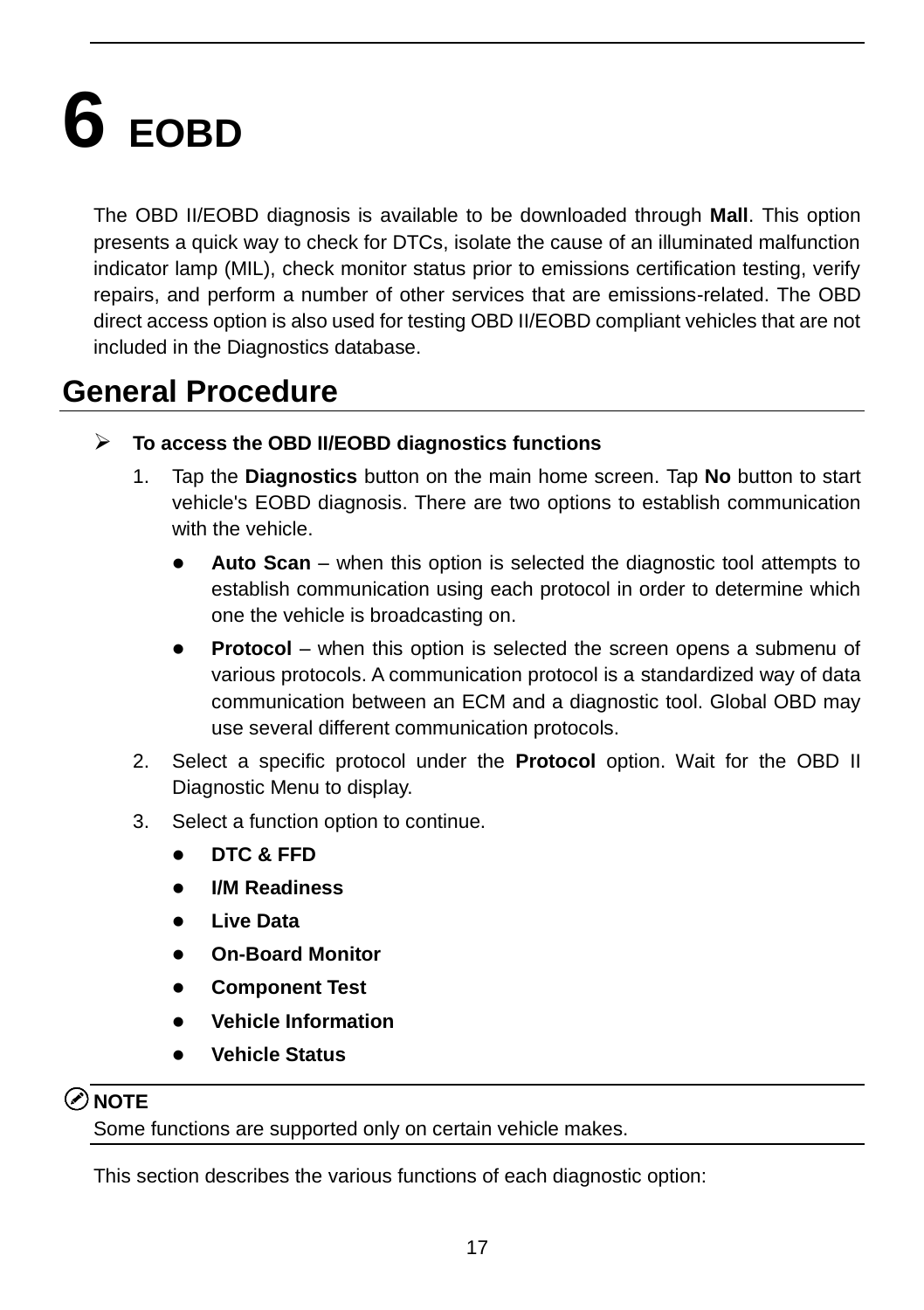#### *DTC & FFD*

When this function is selected, the screen displays a list of Stored Codes and Pending Codes. When the Freeze Frame data of certain DTCs are available for viewing, a snowflake button will display on the right side of the DTC item.

The erase codes function can be applied by tapping the **Clear DTC** button at the bottom of the screen.

#### **Stored Codes**

Stored codes are the current emission related DTCs from the ECM of the vehicle. OBD II/EOBD Codes have a priority according to their emission severity, with higher priority codes overwriting lower priority codes. The priority of the code determines the illumination of the MIL and the codes erase procedure. Manufacturers rank codes differently, so expect to see differences between makes.

#### **Pending Codes**

These are codes whose setting conditions were met during the last drive cycle, but need to be met on two or more consecutive drive cycles before the DTC actually sets. The intended use of this service is to assist the service technician after a vehicle repair and after clearing diagnostic information, by reporting test results after a driving cycle.

- a) If a test failed during the driving cycle, the DTC associated with that test is reported. If the pending fault does not occur again within 40 to 80 warm-up cycles, the fault is automatically cleared from memory.
- b) Test results reported by this service do not necessarily indicate a faulty component or system. If test results indicate another failure after additional driving, then a DTC is set to indicate a faulty component or system, and the MIL is illuminated.

#### **Freeze Frame**

In most cases the stored frame is the last DTC that occurred. Certain DTCs, which have a greater impact on vehicle emission, have a higher priority. In these cases, the top prioritized DTC is the one for which the freeze frame records are retained. Freeze frame data includes a "snapshot" of critical parameter values at the time the DTC is set.

#### **Clear DTC**

This option is used to clear all emission related diagnostic data such as, DTCs, freeze frame data and manufacturer specific enhanced data from the vehicle's ECM.

A confirmation screen displays when the clear codes option is selected to prevent accidental loss of data. Select **Yes** on the confirmation screen to continue or **No** to exit.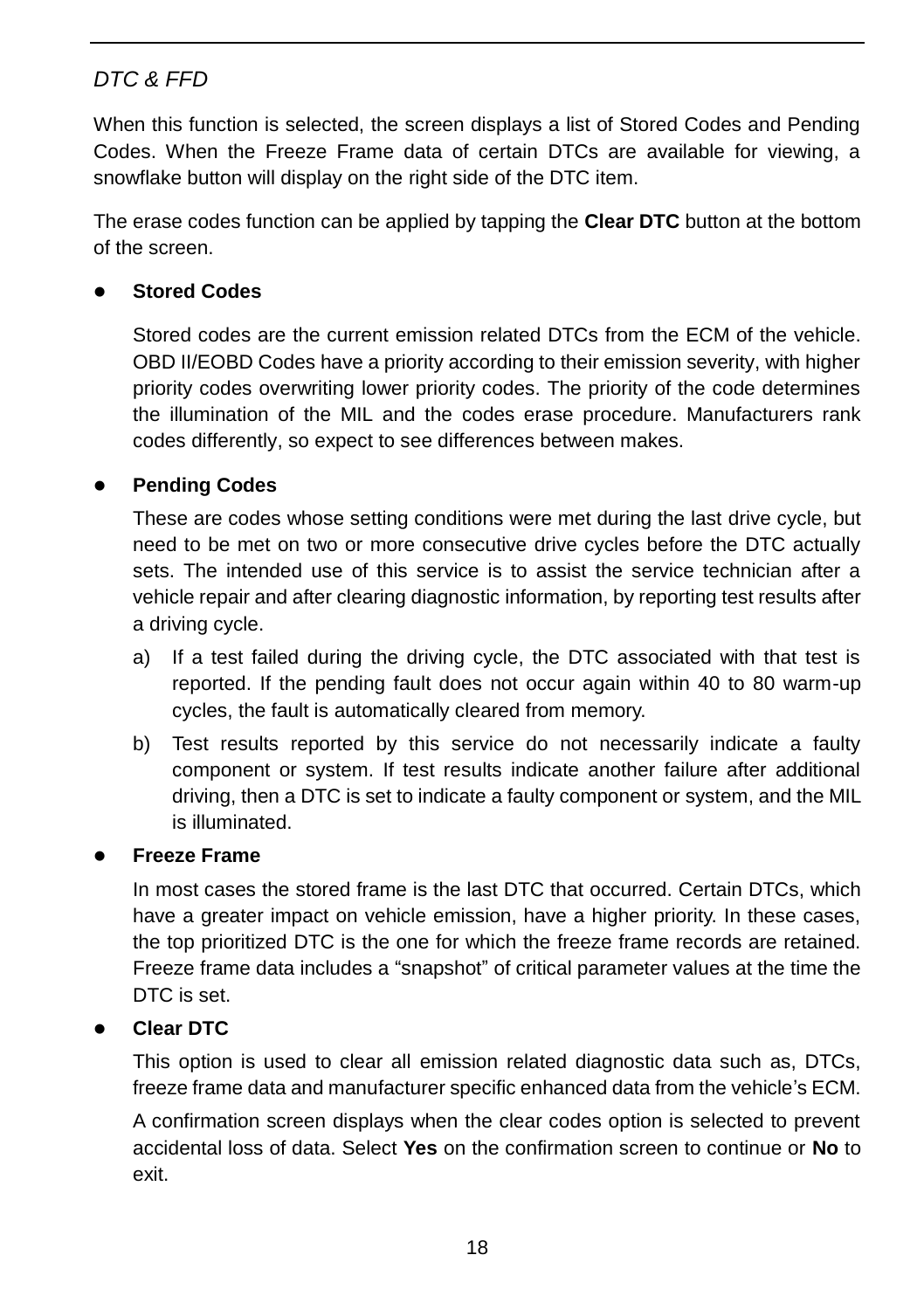#### *I/M Readiness*

This function is used to check the readiness of the monitoring system. It is an excellent function to use prior to having a vehicle inspected for compliance to a state emissions program. Selecting I/M Readiness opens a submenu with two choices:

- **Since DTCs Cleared** displays the status of monitors since the last time the DTCs are erased.
- **This Driving Cycle** displays the status of monitors since the beginning of the current drive cycle.

#### *Live Data*

This function displays the real time PID data from ECU. Displayed data includes analog inputs and outputs, digital inputs and outputs, and system status information broadcast on the vehicle data stream.

Live data can be displayed in various modes.

#### *On-Board Monitor*

This option allows you to view the results of On-Board Monitor tests. The tests are useful after servicing or after erasing a vehicle's control module memory.

#### *Component Test*

This service enables bi-directional control of the ECM so that the diagnostic tool is able to transmit control commands to operate the vehicle systems. This function is useful in determining whether the ECM responds to a command well.

#### *Vehicle Information*

The option displays the vehicle identification number (VIN), the calibration identification, and the calibration verification number (CVN), and other information of the test vehicle.

#### *Vehicle Status*

This item is used to check the current condition of the vehicle, including communication protocols of OBD II modules, retrieved codes amount, status of the Malfunction Indicator Light (MIL), and other additional information.

## **Exiting Diagnostics**

The Diagnostics application remains open as long as there is an active communication with the vehicle. You must exit the diagnostics operation to stop all communications with the vehicle before closing the Diagnostics application.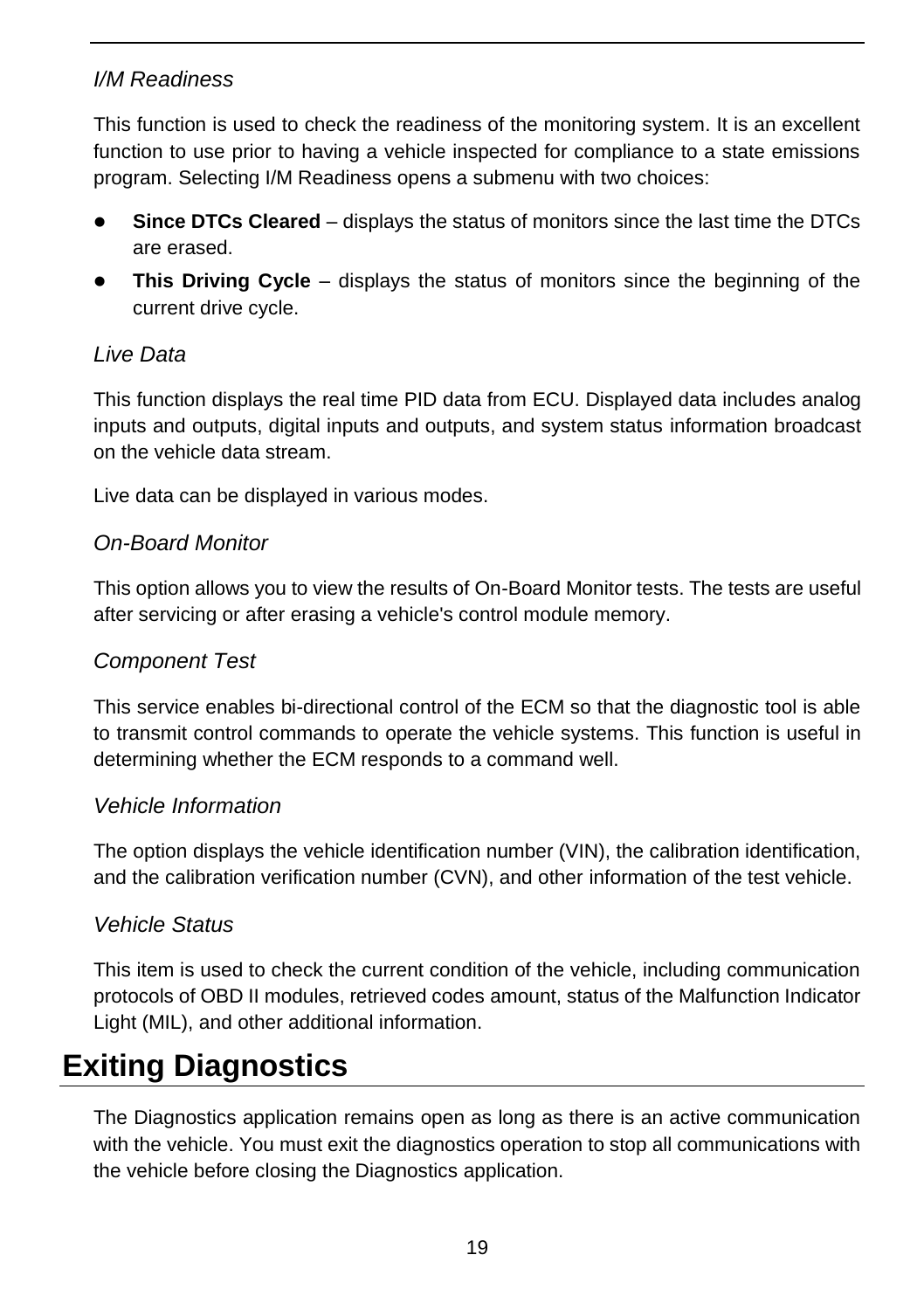### **NOTE**

Damage to the vehicle electronic control module (ECM) may occur if communication is disrupted. Make sure the wireless connection is properly connected at all times during testing. Exit all tests before disconnecting the test connection or powering down the tool.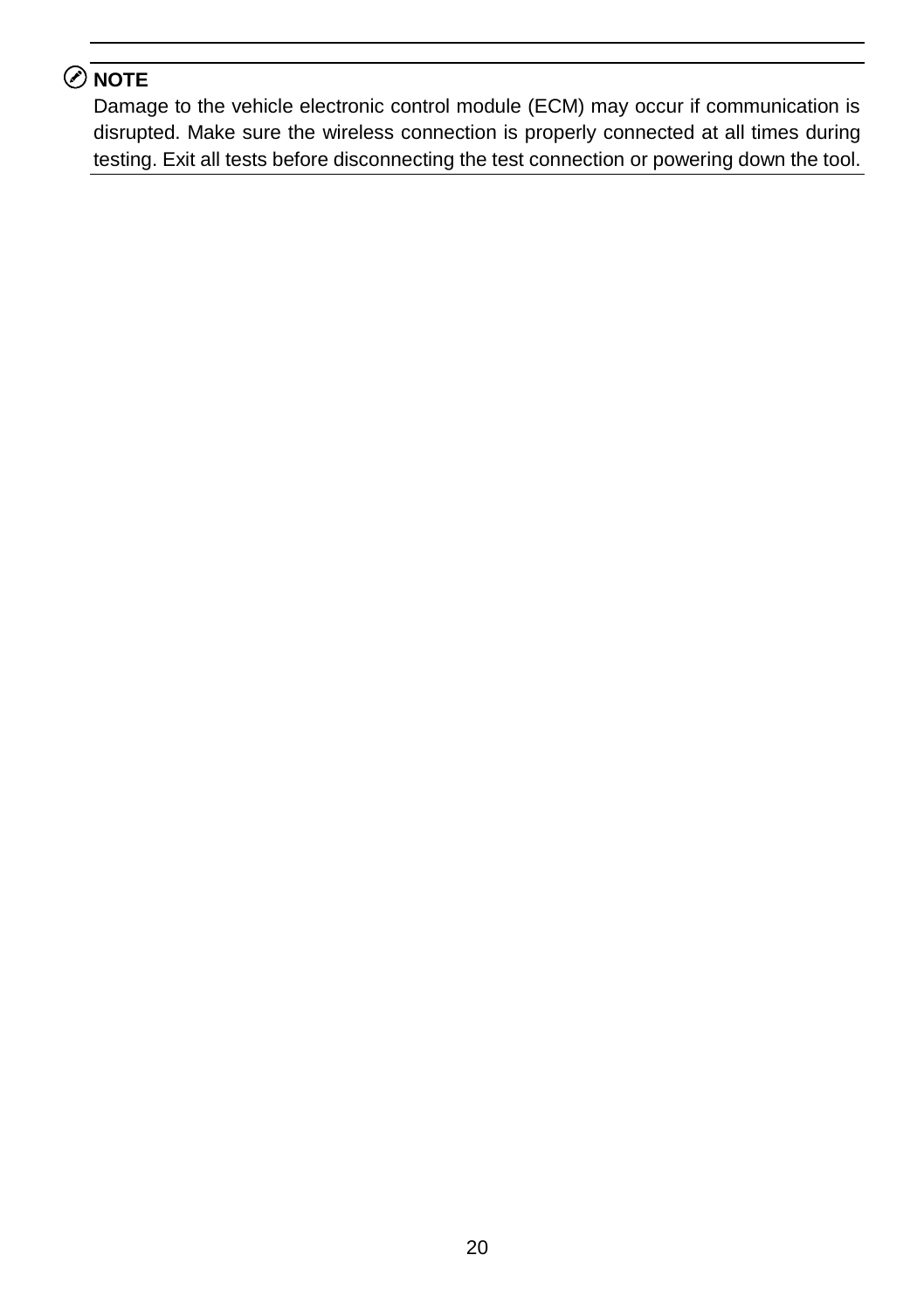# **7 Service**

The Service section is specially designed to provide you with quick access to the vehicle systems for various scheduled service and maintenance performances. The typical service operation screen is a series of menu driven executive commands. By following the on-screen instructions to select appropriate execution options, enter correct values or data, and perform necessary actions, the system will guide you through the complete performance for various service operations.

The service will be listed on the Service section after purchasing. Tap the corresponding service to select the vehicle makes you need for service operations.

The most commonly performed service functions in AP200H include:

- Oil Reset Service
- BMS Service

## **Oil Reset Service**

This function allows you to perform reset for the Engine Oil Life system, which calculates an optimal oil life change interval depending on the vehicle driving conditions and climate. The Oil Life Reminder must be reset every time the oil is changed, so the system can calculate when the next oil change is required.

#### **O** IMPORTANT

Always reset the engine oil life to 100% after every oil change.

#### **NOTE**

All required work must be carried out before the service indicators are reset. Failure to do so may result in incorrect service values and cause DTCs to be stored by the relevant control module.

## **Battery Management System (BMS) Service**

The BMS (Battery Management System) allows the scan tool to evaluate the battery charge state, monitor the close-circuit current, register the battery replacement, and activate the rest state of the vehicle.

#### **NOTE**

- 1. This function is not supported by all vehicles. The screens shown in this section are examples.
- 2. The sub functions and actual test screens of the BMS may vary for different test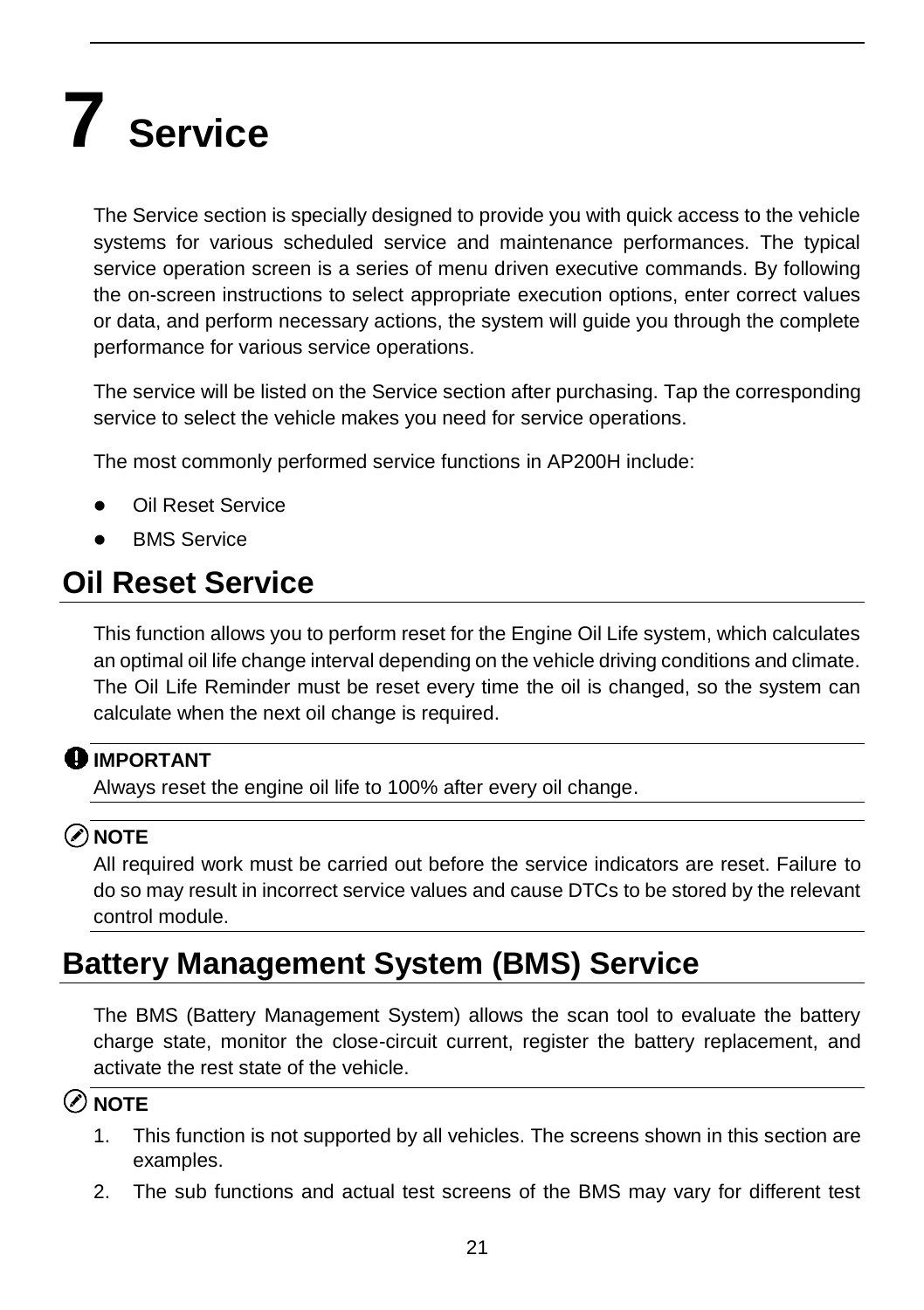vehicles, please follow the on-screen instructions to make correct option selection.

The vehicle may use either a sealed lead-acid battery or an AGM (Absorbed Glass Mat) battery. Lead acid battery contains liquid sulphuric acid and can spill when overturned. AGM battery (known as VRLA battery, valve regulated lead acid) also contains sulphuric acid, but the acid is contained in glass mats between terminal plates.

It is recommended that the replacement aftermarket battery has the same specifications, such as capacity and type, with the battery used in the vehicle. If the original battery is replaced with a different type of battery (e.g. a lead-acid battery is replaced with an AGM battery) or a battery with a different capacity (mAh), the vehicle may require reprogramming the new battery type in addition to performing the battery reset. Consult the vehicle manual for additional vehicle-specific information.

### **Register Battery Replacement**

This option allows displaying the mileage reading of last battery replacement, registering the battery replacement after replacing a new battery and informing the power management system that a new battery has been fitted to the vehicle.

If the battery change is not registered, the power management system will not function properly, which may not provide the battery with enough charging power to operate the car and limit the functions of individual electrical equipment.

- The vehicle has the correct spec engine oil.
- The oil for diesel is not contaminated.

#### **O** IMPORTANT

Before diagnosing a problem vehicle and attempting to perform an emergency regeneration, it is important to obtain a full diagnostic log and read out relevant measured value blocks.

#### **⊘**NOTE

- 1. The DPF will not regenerate if the engine management light is on, or there is a faulty EGR valve.
- 2. The ECU must be re-adapted when replacing the DPF and when topping up the fuel additive Eolys.
- 3. If the vehicle needs to be driven in order to perform a DPF service, ALWAYS have a second person help you. One person should drive the vehicle while the other person observes the screen on the Tool. Trying to drive and observe the Scan Tool at the same time is dangerous, and could cause a serious traffic accident.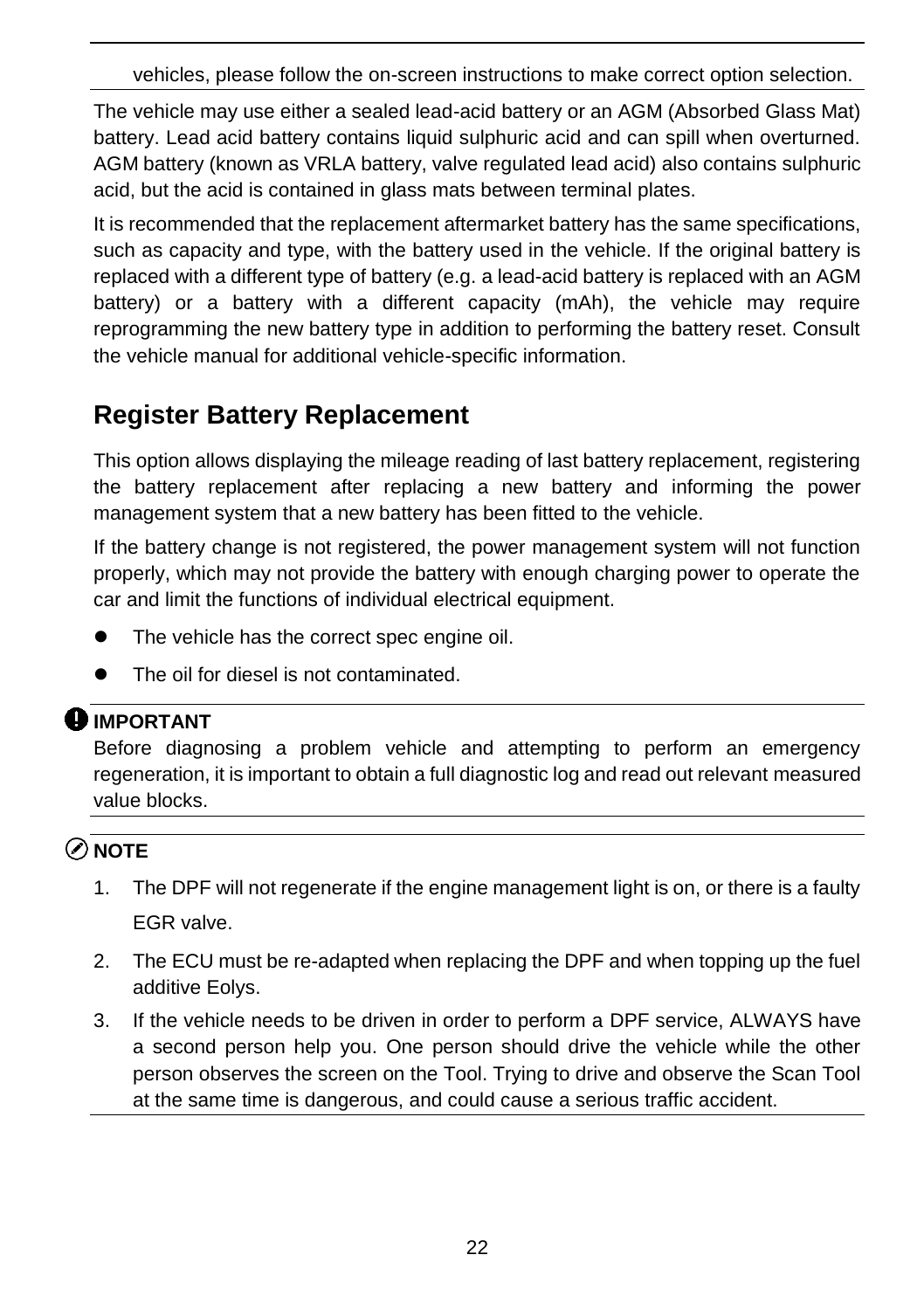# **8 History**

This function stores records of test vehicle history, including vehicle health state, vehicle information and the retrieved DTCs from previous diagnostic and service sessions, and displays all information in an easy-to-check table list, on which you can view summarized details and manually input other information about the test vehicle and diagnostic testing performed, etc. The **History** application also provides direct access to the previously tested vehicle and allows you to restart a diagnostic/service session without the need to do vehicle identification again.



**Figure 8-1** *Sample History Screen*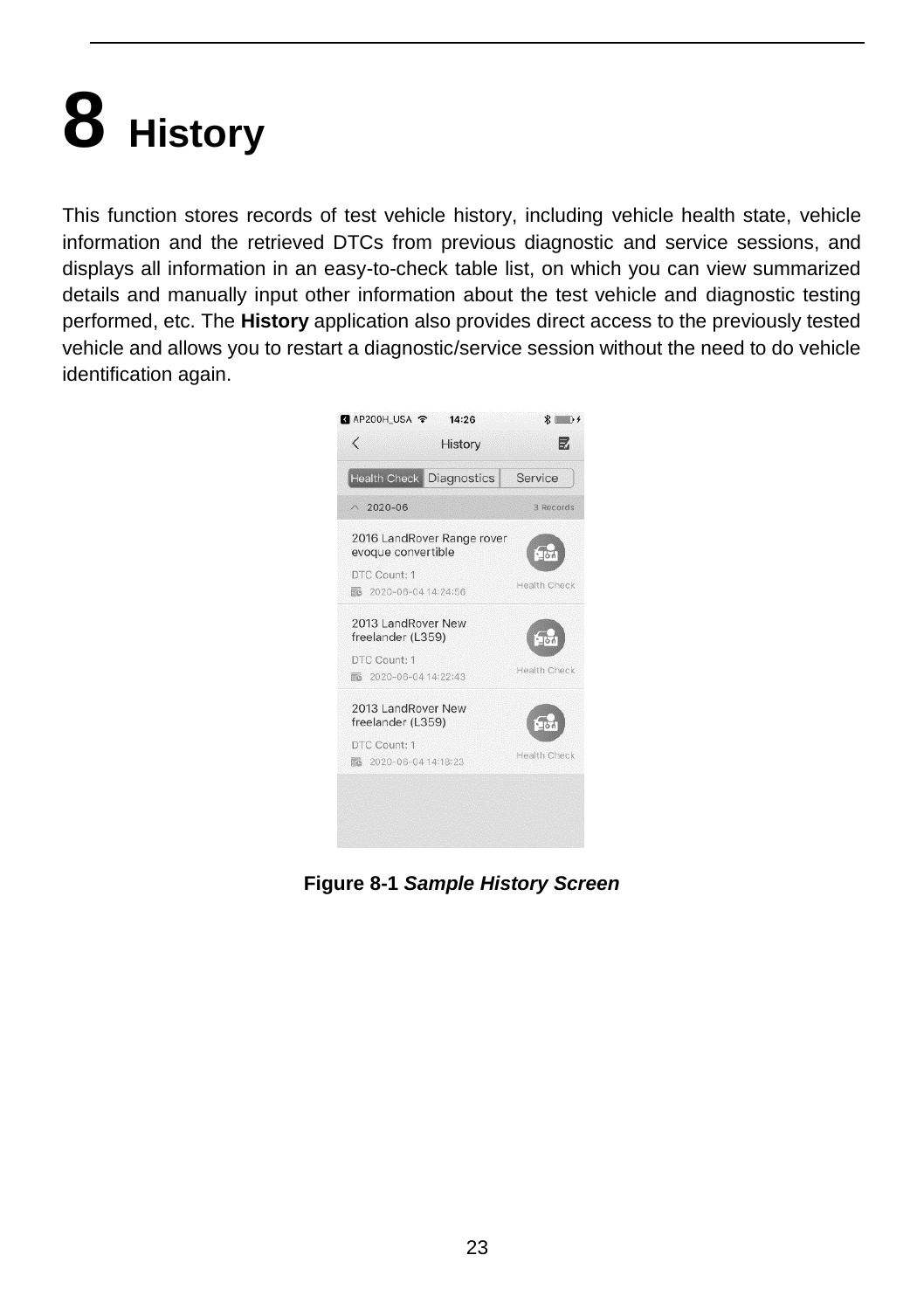# **9 Repair Reports**

The MaxiAP AP200 app can save repair report for diagnostic and maintenance service sessions. A PDF can also be generated for easy viewing, sharing, and printing.

After finishing vehicle diagnosis and maintenance service, tap **Save** to create a repair report. The repair report is saved under **Repair Reports**.



**Figure 9-1** *Sample Repair Reports Screen*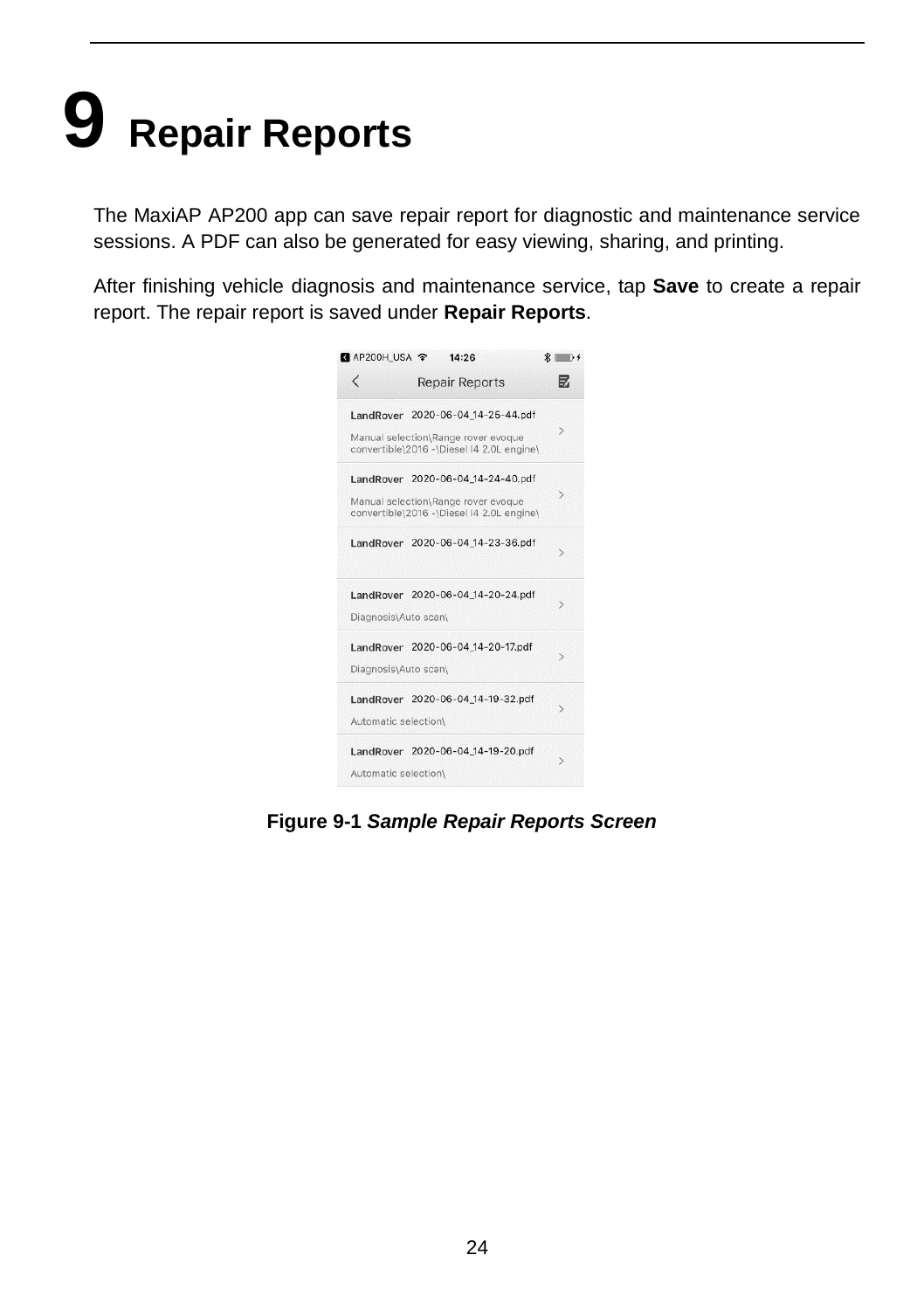# **10 Mall**

This function button provides you a quick entrance to access app built-in mall and purchase the vehicle brand of your choice. Follow the instructions to download one free vehicle-line of your chosen brand. All brand lines are valid for up to a year.



**Figure 10-1** *Sample Mall Screen*

## **Purchase vehicle diagnostic data package**

#### **NOTE**

Before purchasing vehicle diagnostic data package, you have to log in your Autel ID and bind the MaxiAP AP200H device with your account. One vehicle-line is free and valid for up to a full year, you can get it through **Mall** after successfully binding VCI for the first time.

- 1. Tap the **Mall** button on the Home screen, a list of brand lines sorted by alphabet will display.
- 2. The corresponding price of each software is displayed on the right side of the software.
- 3. Tap the price of wanted software and jump to the detail screen. You can see a detailed introduction of this software.
- 4. Tap **Buy Now** to purchase the software selected immediately.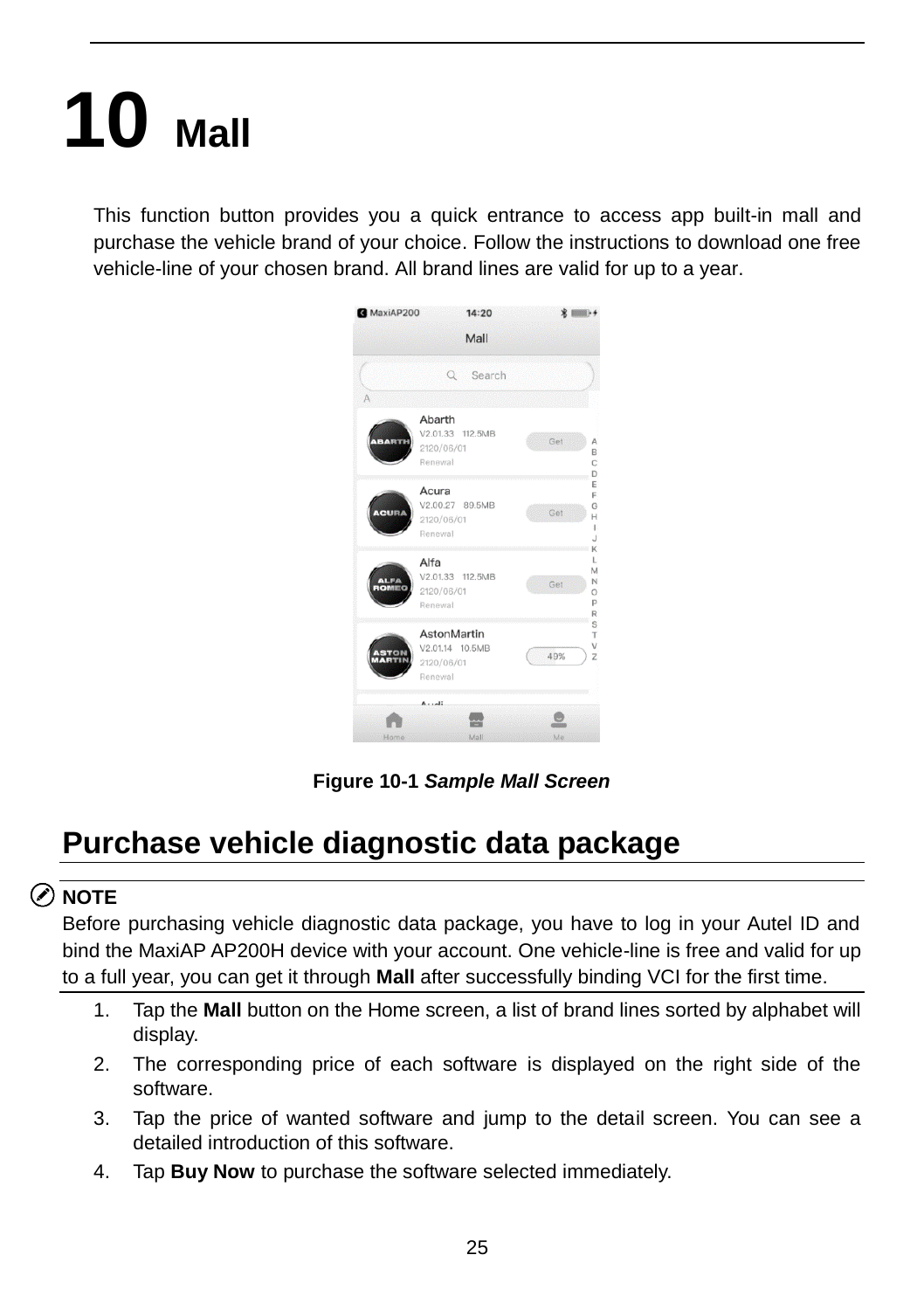### **NOTE**

The purchased software is available for one year. You can renew it after expiration.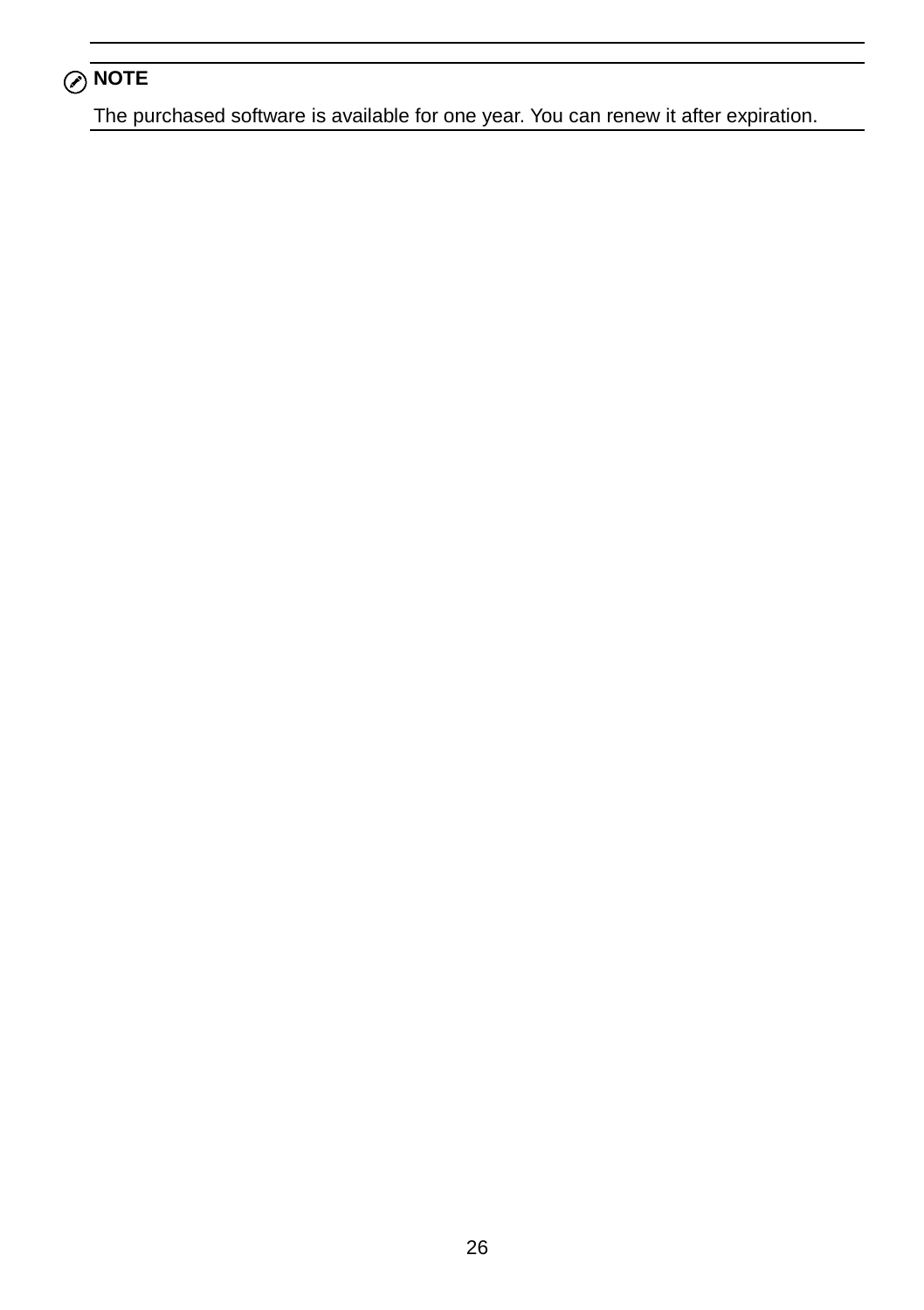# **11 Me**

Tap the **Me** button, a list of functions displayed, including Order Manager, Delete Vehicle, Data Logging, VCI Connection, VCI Manager, Settings and User Manual.



**Figure 11-1** *Sample Me Screen*

### **Order Manager**

This function can help you manage orders efficiently.

### **Delete Vehicle**

Tap the **Delete Vehicle** option, a list of installed Apps will display. There is a Trash icon on the top right of the screen. Tap on the icon of unwanted Apps to select and tap Trash icon to delete.

## **Data Logging**

The Data Logging section allows you to launch Support platform directly to view all records of all sent or unsent (saved) data logging on the system.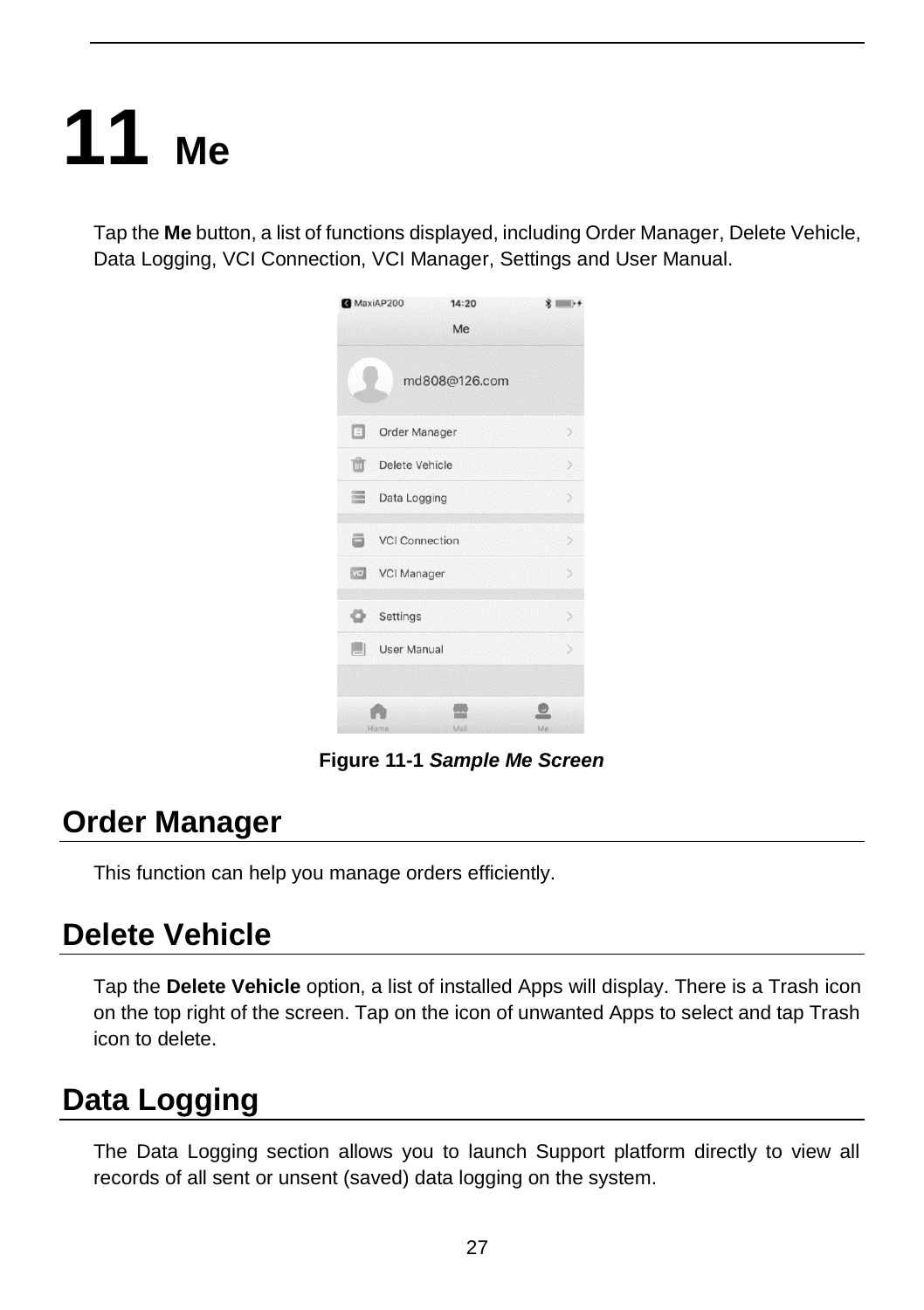## **VCI Connection**

Be sure that the VCI is connected before performing the diagnostics function. For detailed operation, please see [Powering Up](#page-5-0) on page 4.

## **VCI Manager**

Tap the **VCI Manager**, the information of Serial Number, Bind Date, Bind Account and Firmware Version will display. Tap **Detect Firmware** button to check the new version of firmware and upgrade it.

## **Settings**

Select the Settings application to open a setup screen to adjust the default setting and view information about the MaxiAP AP200H system. Tap the **Log Out** button to log out of your account. There are four system settings.

- **Unit**: This option allows you to adjust the measurement unit. You can tap **English** or **Metric** to switch between these two measurement units.
- **Tips Reset**: Tap to reset user guide.
- **Clear Cache**: Tap to clear cache.
- **About**: Tap to displays the current version of the app, date and time of build ID, and user terms/privacy policy.
- **Log out**

## **User Manual**

This option allows you to view the User Manual of MaxiAP AP200H. The user manual contains safety instructions, operation instructions, product troubleshooting, service, and etc.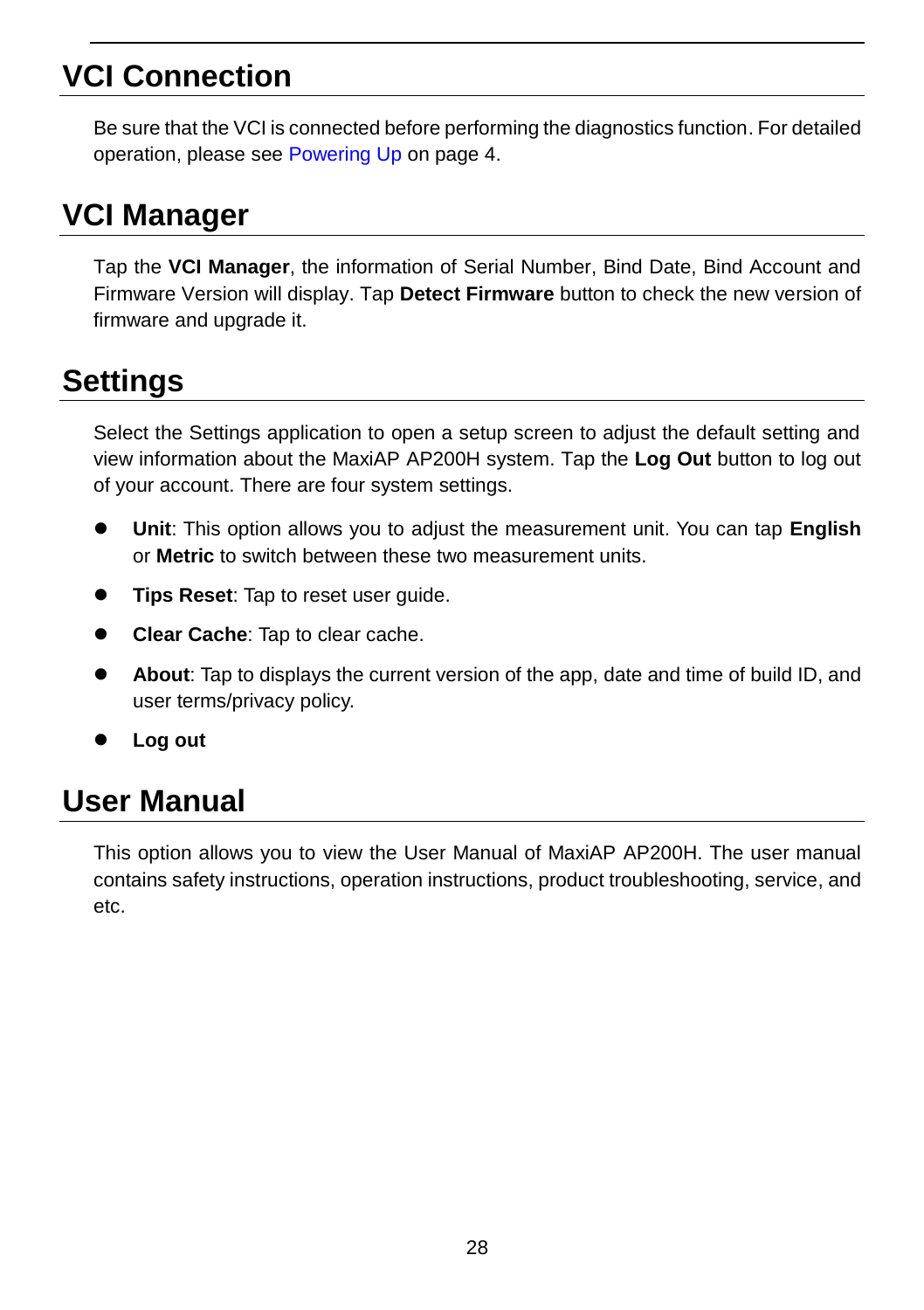# **12 Product Troubleshooting**

This chapter describes problems that you may encounter while using the MaxiAP AP200H.

## **Vehicle Linking Error**

A communication error occurs if the MaxiAP AP200H fails to communicate with the vehicle's control module when performing diagnostic procedures.

Please do the following check-ups:

- $\checkmark$  Verify that the ignition is ON.
- $\checkmark$  Check that the MaxiAP AP200H connector is securely connected to the vehicle's DLC.
- $\checkmark$  Turn the ignition off and wait for about 10 seconds. Then turn the ignition back on and continue the operation.
- $\checkmark$  Verify the control module is not defective.